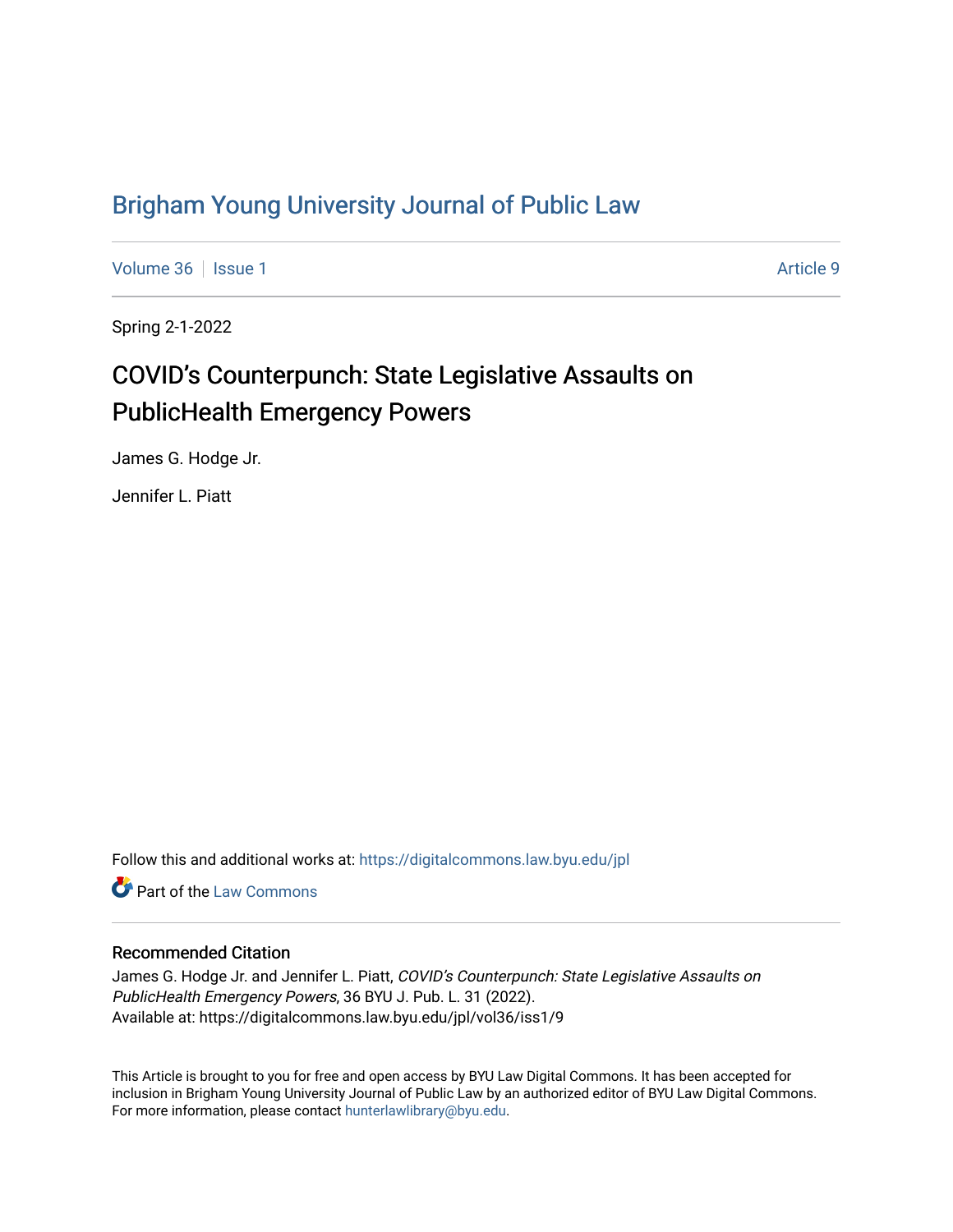### COVID's Counterpunch: State Legislative Assaults on Public Health Emergency Powers

*James G. Hodge, Jr., J.D., LL.M.\* Jennifer L. Piatt, J.D.\*\** 

#### **ABSTRACT**

*Amid the most impactful health crisis in over a century, COVID's "counterpunch" entails aggressive efforts by numerous state legislatures to diminish state and local public health emergency powers. It is an incredulous movement facially supported by a need to appropriately balance economic interests and rights with communal health objectives. At its political core, however, is a "power grab" by legislatures to free their constituents from extensive emergency powers (e.g., social distancing, assembly limits, and business closures). Never mind the fact that these interventions, when used effectively and constitutionally, save lives and reduce morbidity. Public health agents and activists are understandably concerned about diminutions of their express and discretionary emergency powers. Yet affirmative and strategic uses of existing legal remedies examined in this brief commentary may blunt the impact of these legislative proposals.* 

#### TABLE OF CONTENTS

| II. STATE LEGISLATIVE ASSAULTS ON PUBLIC HEALTH POWERS34                 |  |
|--------------------------------------------------------------------------|--|
| Table 1 – Select State "COVID Counterpunch" Legislation35                |  |
| III. STRATEGIC LEGAL RESPONSES TO OFFSET PUBLIC HEALTH LIMITS  41        |  |
| <b>Figure 1</b> – Strategic Legal Responses to State Statutory Limits of |  |
|                                                                          |  |
|                                                                          |  |
|                                                                          |  |
|                                                                          |  |
|                                                                          |  |

<sup>\*</sup> Peter Kiewit Foundation Professor of Law; Director, Center for Public Health Law and Policy, Sandra Day O'Connor College of Law, Arizona State University*.*

<sup>\*\*</sup> Research Scholar, Center for Public Health Law and Policy, Sandra Day O'Connor College of Law, Arizona State University.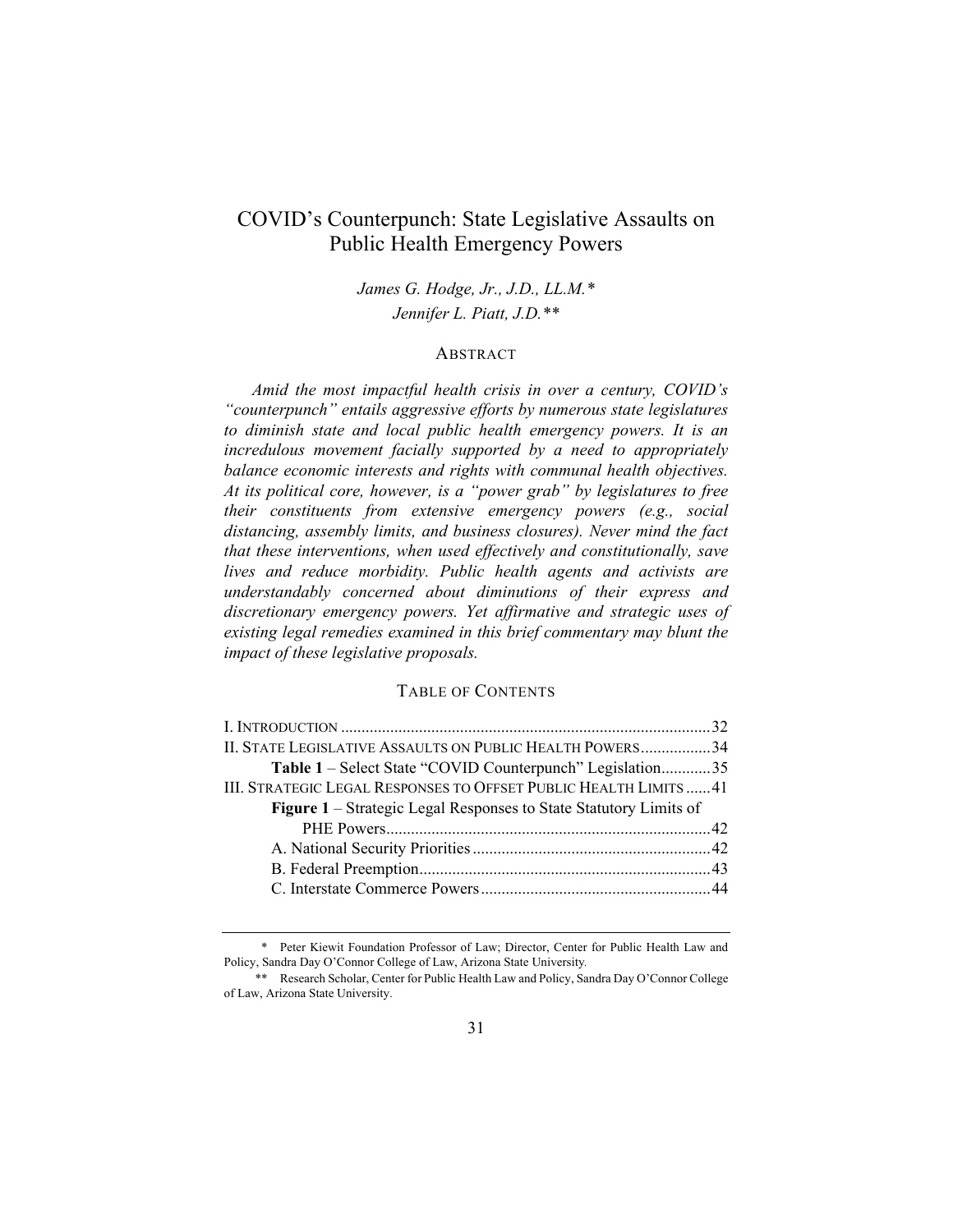#### I. INTRODUCTION

The COVID-19 pandemic is unquestionably the greatest public health threat most Americans have ever faced. As of September 1, 2021, the U.S. documented over 39.5 million infections and nearly  $644,000$  deaths.<sup>1</sup> U.S. average life expectancy has dropped by over a year due largely to the pandemic.<sup>2</sup> The highest annual increase in the U.S. death rate ever recorded (16%) occurred in 2020, exceeding even that of the 1918**–**1919 pandemic.<sup>3</sup> Widespread health disparities on racial, ethnic, and socioeconomic lines have been exposed. Millions have lost their jobs, businesses, or livelihoods. Most schools and universities closed for months. Over 120,000 children lost one or more of their primary caregivers during the pandemic.<sup>4</sup> Long-term physical and mental health impacts among Americans are beyond accurate measure.

While epidemiologic trends and rates of national immunizations are improving, the pandemic is not over.<sup>5</sup> Infections are on the rise in select states as many remain unvaccinated by choice or due to lack of access. The highly contagious Delta variant $6$  surged across the nation as unvaccinated children returned to classrooms where masks were optional

<sup>1</sup>*. COVID-19 Dashboard: Global Deaths*, JOHNS HOPKINS CORONAVIRUS RES. CTR., https://coronavirus.jhu.edu/map.html (last visited Oct. 1, 2021).

<sup>2.</sup> ELIZABETH ARIAS ET AL., CTRS. FOR DISEASE CONTROL & PREVENTION, VITAL STATISTICS RAPID RELEASE: PROVISIONAL LIFE EXPECTANCY ESTIMATES FOR JANUARY THROUGH JUNE, 2020 (2021), https://www.cdc.gov/nchs/data/vsrr/VSRR10-508.pdf.

<sup>3.</sup> Denise Lu, *How Covid Upended a Century of Patterns in U.S. Deaths*, N.Y. TIMES (Apr. 23, 2021), https://www.nytimes.com/interactive/2021/04/23/us/covid-19-death-toll.html.

<sup>4.</sup> Daniel Victor, *Over 120,000 American Children Have Lost a Parent or Caregiver to Covid-19, Study Says*, N.Y. TIMES (Oct. 7, 2021), https://www.nytimes.com/2021/10/07/health/coviddeaths-children-parents-caregivers.html.

<sup>5.</sup> Andis Robeznieks, *Coronavirus Herd Immunity Will Take Team Effort, Says Dr. Fauci*, AM. MED. ASS'N (Feb. 22, 2021), https://www.ama-assn.org/delivering-care/publichealth/coronavirus-herd-immunity-will-take-team-effort-says-dr-fauci.

<sup>6</sup>*. Delta Variant: What We Know About the Science*, CTRS. FOR DISEASE CONTROL & PREVENTION (Aug. 26, 2021), https://www.cdc.gov/coronavirus/2019-ncov/variants/deltavariant.html.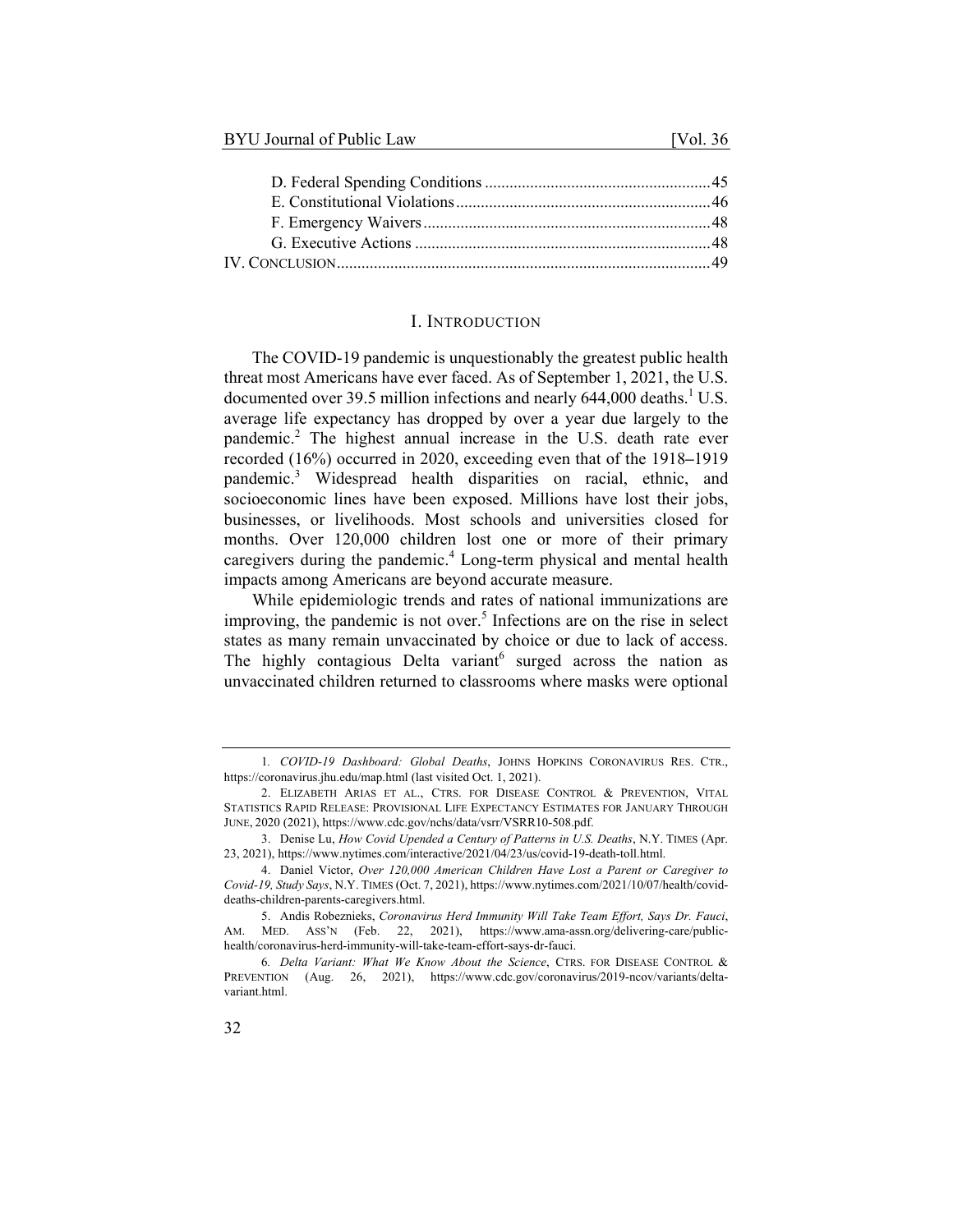in many states.<sup>7</sup> As the pandemic lingers on, Americans are fatigued by months of public health restrictions. They seek a return to normalcy seemingly even at the risk of direct harms to themselves or others. Multiple state governors are obliging these sentiments. Social distancing measures and business closures are lifting. Limits on assemblies are dissipating, especially among religious institutions. Mask mandates are falling as bans emerge in some states. Vaccine requirements and passports are prohibited in multiple jurisdictions.

As explored in Part II, state legislatures are also appeasing constituent interests, especially in more conservative jurisdictions. Aligned legislative efforts collectively aim to diminish public health emergency (PHE) powers of state and local agencies.<sup>8</sup> Some legislatures are attempting to wrest control from executive agencies through emergency oversight committees. Several bills limit the duration of emergency declarations and set automatic limitations on public health actions. Governing legislative bodies at state and local levels in Utah, for example, can terminate executive emergency orders.<sup>9</sup> Public health powers to close or sanction specific businesses, limit religious gatherings, require masks, or implement social distancing are specifically curtailed. In multiple jurisdictions, local PHE measures depriving individuals of constitutional rights or liberties would be subject to strict scrutiny. A bill in New Hampshire disallows the emergency suspension of any civil liberty guaranteed under federal or state constitutions.<sup>10</sup>

COVID's legislative "counterpunch" is ostensibly supported by expressed needs to appropriately balance economic interests and rights with communal health objectives. At its core, however, are political, denialist ploys by legislators to free voters from PHE powers perceived as unwarranted despite saving countless lives and significantly reducing morbidity during the pandemic. Protecting the public's health, at least for some, seems secondary to promoting individual self-interests.

The consequences of these legislative machinations may seem dire. Public health agents and activists are understandably concerned about legislative diminutions of express and discretionary powers in emergencies when their rapid execution is needed most. These fears may

<sup>7.</sup> Tina Hesman Saey, *Schools Are Reopening. COVID-19 Is Still Here. What Does That Mean for Kids?*, SCIENCENEWS (Aug. 16, 2021), https://www.sciencenews.org/article/coronaviruscovid-kids-schools-reopening-cases.

<sup>8</sup>*. See infra* Table 1.

<sup>9.</sup> S.B. 195, 2021 Gen. Sess. (Utah 2021).

<sup>10.</sup> H.B. 440, 2021 Reg. Sess. (N.H. 2021).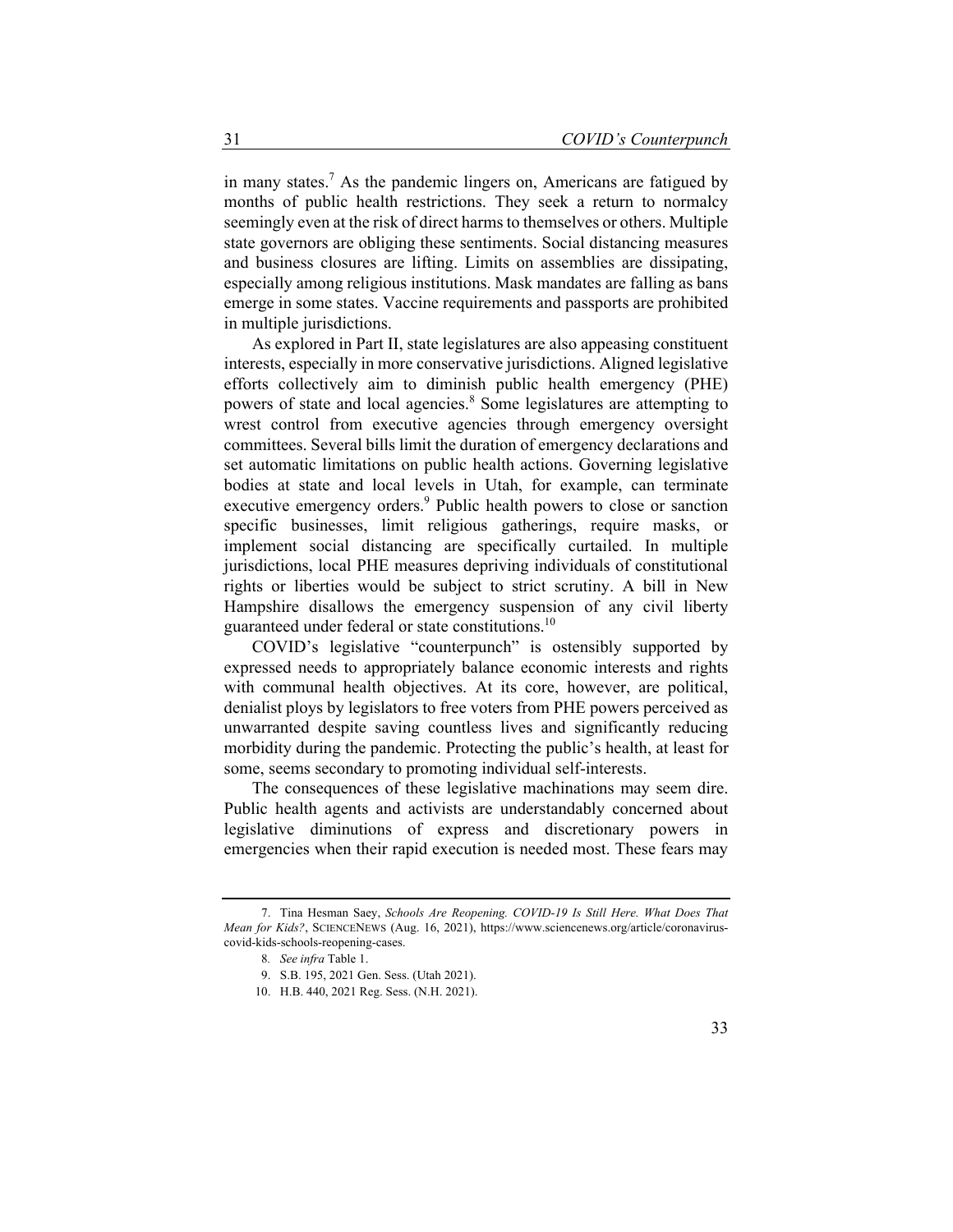be well-placed given the unabashed intention of legislators to directly curb or oversee emergency authorities.

All is not lost, however. Most of these bills have not been enacted. Others were successfully vetoed. Even among those that become law, affirmative and innovative uses of existing legal remedies may derail their intended impacts. As examined in Part III, a series of strategic challenges grounded in federal powers, constitutional law, and state-based executive options<sup>11</sup> may effectively defy assaults on state and local emergency powers spurred by the pandemic. Ultimately, PHE authorities may be compromised, but not crushed.

#### II. STATE LEGISLATIVE ASSAULTS ON PUBLIC HEALTH POWERS

As the pandemic raged across the U.S. beginning in February 2020, governors declared emergencies and implemented unprecedented measures to lessen disease spread. Stay-at-home or shelter-in-place orders, limitations on gatherings, business closures, travel restrictions, and mask mandates dominated state and local responses.<sup>12</sup> Many of these emergency efforts were challenged initially by individuals and businesses in court.<sup>13</sup> As emergency declarations extended into 2021, additional objections arose across state legislatures intent on restricting PHE powers.

As of September 1, 2021, at least 300 bills or resolutions concerning legislative oversight of executive emergency actions have been introduced in forty-six states, Guam, and Puerto Rico.<sup>14</sup> Eighteen states have seen at least one or more of these bills enacted.<sup>15</sup> Bills introduced elsewhere

<sup>11</sup>*. See infra* Table 1.

<sup>12</sup>*. See, e.g.*, Sarah Mervosh et al., *See Which States and Cities Have Told Residents to Stay at Home*, N.Y. TIMES (Apr. 20, 2020), https://www.nytimes.com/interactive/2020/us/coronavirus-stayat-home-order.html ("[A]t least 316 million people in at least 42 states, three counties, 10 cities, the District of Columbia and Puerto Rico are being urged to stay home."); Lawrence O. Gostin, *Universal Masking in the United States: The Role of Mandates, Health Education, and the CDC*, 324 J. AM. MED. ASS'N 837, 837 (2020) ("As of July 27, 2020, statewide orders mandating face coverings in response to COVID-19 had been issued in 31 states and the District of Columbia.").

<sup>13.</sup> James G. Hodge, Jr. et al., *COVID's Constitutional Conundrum: Assessing Individual Rights in Public Health Emergencies*, 88 TENN. L. REV. (forthcoming 2022), https://papers.ssrn.com/sol3/papers.cfm?abstract\_id=3802045.

<sup>14</sup>*. Legislative Oversight of Emergency Executive Powers,* NAT'L CONF. OF STATE LEGIS. (Oct. 28, 2021), https://www.ncsl.org/research/about-state-legislatures/legislative-oversight-ofexecutive-orders.aspx (cataloging bills/resolutions in 2021 "that relate to legislative oversight of governors' or executive actions during the COVID-19 pandemic or other emergencies.").

<sup>15</sup>*. Id.* These bills or resolutions have been enacted or adopted in Alaska, Arkansas, Connecticut, Florida, Idaho, Indiana, Kansas, Kentucky, Montana, New Hampshire, New York, North Dakota, Ohio, Oklahoma, Pennsylvania, South Carolina, Utah, and Wyoming. *Id.*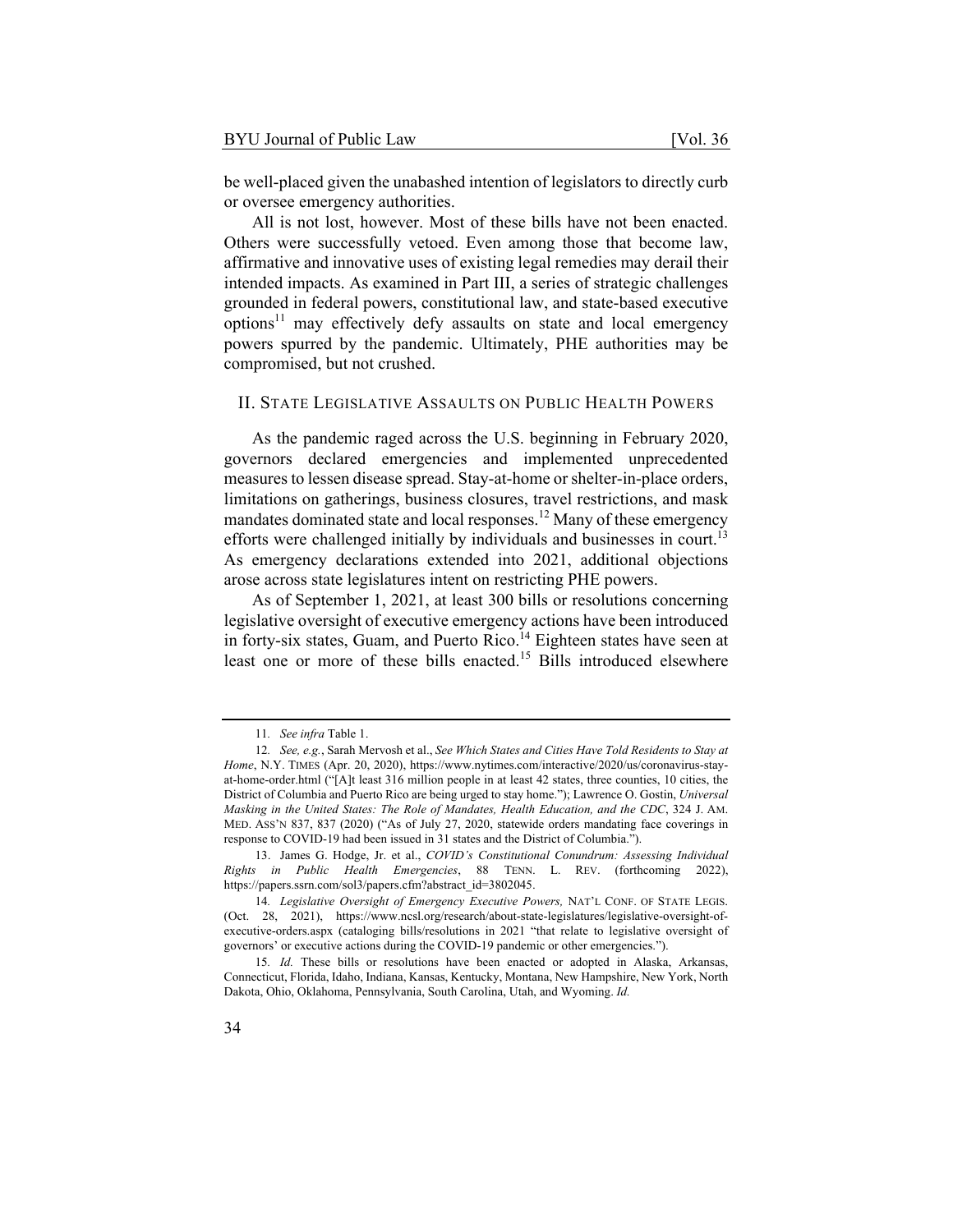targeted public health powers in other ways.16 As selectively illustrated in Table 1 below, these legislative proposals cover an array of topics limiting state or local PHE authorities.

| <b>State Bill</b>                               | <b>Key Provisions Inhibiting State or Local Public</b>                                                                                                                                                                                                                                                                                                                                                                                                                                                        | <b>Status</b> (as                                  |
|-------------------------------------------------|---------------------------------------------------------------------------------------------------------------------------------------------------------------------------------------------------------------------------------------------------------------------------------------------------------------------------------------------------------------------------------------------------------------------------------------------------------------------------------------------------------------|----------------------------------------------------|
| $\mathbf{No.} \&$                               | <b>Health Emergency Powers</b>                                                                                                                                                                                                                                                                                                                                                                                                                                                                                | of $9/1/21$ )                                      |
| Intro.                                          |                                                                                                                                                                                                                                                                                                                                                                                                                                                                                                               |                                                    |
| Date                                            |                                                                                                                                                                                                                                                                                                                                                                                                                                                                                                               |                                                    |
| Alabama <sub>SB</sub><br><u>184</u><br>(2/3/21) | Prevents county health officers during<br>٠<br>emergencies from issuing orders for the control of<br>an epidemic/disease outbreak if the state health<br>officer has issued a statewide order to<br>control/prevent/minimize the epidemic/outbreak                                                                                                                                                                                                                                                            | Pending<br>action;<br>considered<br>"dead"         |
| Arizona<br><b>SB</b> 1719<br>(2/3/21)           | Requires the governor to convene the state<br>emergency council every 14 days after declaring a<br>statewide emergency to avoid automatic<br>termination of the order                                                                                                                                                                                                                                                                                                                                         | Vetoed on<br>7/9/21                                |
| Florida<br><b>SB 1924</b><br>(3/10/21)          | Requires localities to prove that any PHE<br>measures depriving constitutional rights/liberties,<br>statutory rights, or property meet strict scrutiny<br>Allows the governor/legislature to invalidate local<br>orders at any time if they are determined to be<br>unnecessarily restrictive<br>Establishes automatic expiration of local orders<br>after 10 days unless extended by the local<br>governing body; after expiration, similar orders<br>may not be issued in response to the same<br>emergency | Failed.<br>Companion<br>bill passed<br>on $5/3/21$ |

*Table 1 – Select State "COVID Counterpunch" Legislation* 

<sup>16</sup>*. See, e.g.*, H.B. 186, 32d Leg., Reg. Sess. (Alaska 2021) (prohibiting proof of COVID-19 vaccination), S.B. 58, 151st Gen. Assemb., Reg. Sess. (Del. 2021) (limiting COVID-19 isolation/quarantine powers); H.S.B. 162, 89th Gen. Assemb., Reg. Sess. (Iowa 2021) (prohibiting mask mandates); H. 283, 2021 Leg., Reg. Sess. (Vt. 2021) (prohibiting proof of vaccine/medical intervention).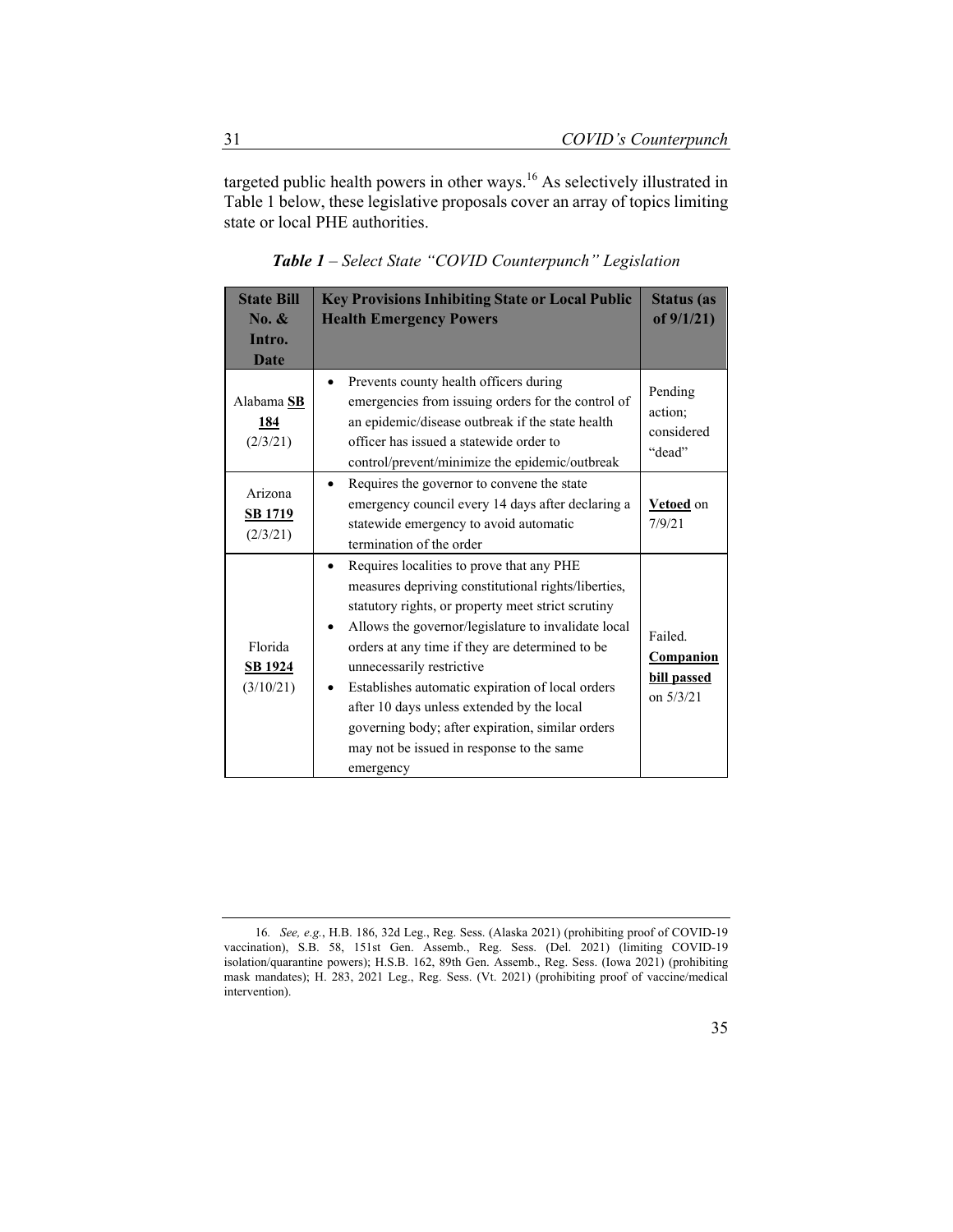| <b>State Bill</b><br>No. &<br>Intro.<br><b>Date</b> | <b>Key Provisions Inhibiting State or Local Public</b><br><b>Health Emergency Powers</b>                                                                                                                                                                                                                                                                                                                                    | <b>Status</b> (as<br>of $9/1/21$           |
|-----------------------------------------------------|-----------------------------------------------------------------------------------------------------------------------------------------------------------------------------------------------------------------------------------------------------------------------------------------------------------------------------------------------------------------------------------------------------------------------------|--------------------------------------------|
| Indiana<br><b>SB 48</b><br>(1/4/21)                 | Limits orders or actions concerning<br>communicable diseases issued by local health<br>boards/officers to 14 days unless approved by the<br>county/city executive; prevents issuance of similar<br>unapproved orders<br>Requires pre-approval of such orders by the<br>county/city executive regarding mask wearing or<br>social distancing related to COVID-19                                                             | Inactive                                   |
| Michigan<br>SB 1253<br>(12/3/20)                    | Prevents state or local health directors from<br>$\bullet$<br>restricting capacity at houses of worship during an<br>epidemic emergency<br>Limits state health director emergency orders to<br>28 days, requiring approval by both legislative<br>houses for extension<br>Allows businesses required to close to continue<br>operating if they comply with each health/safety<br>precaution required of open businesses     | Vetoed on<br>12/30/20                      |
| Missouri<br><b>HB</b> 308<br>(1/6/21)               | Exempts houses of worship from social distancing<br>$\bullet$<br>requirements in any order, rule, or regulation<br>related to preventing the spread of infectious<br>diseases issued by local health authorities or state<br>departments of health or other departments                                                                                                                                                     | Back on<br>formal<br>calendar on<br>5/6/21 |
| Montana<br><b>HB</b> 121<br>(1/6/21)                | Redefines "quarantine" & "isolation" to include<br>only persons known to be infected with or<br>exposed to a communicable disease<br>De-authorizes local health boards from adopting<br>necessary regulations for control of<br>communicable diseases, sanitation in public &<br>private buildings, etc., replacing this with the<br>ability to merely propose such regulations for<br>adoption by the local governing body | Signed by<br>governor on<br>4/16/21        |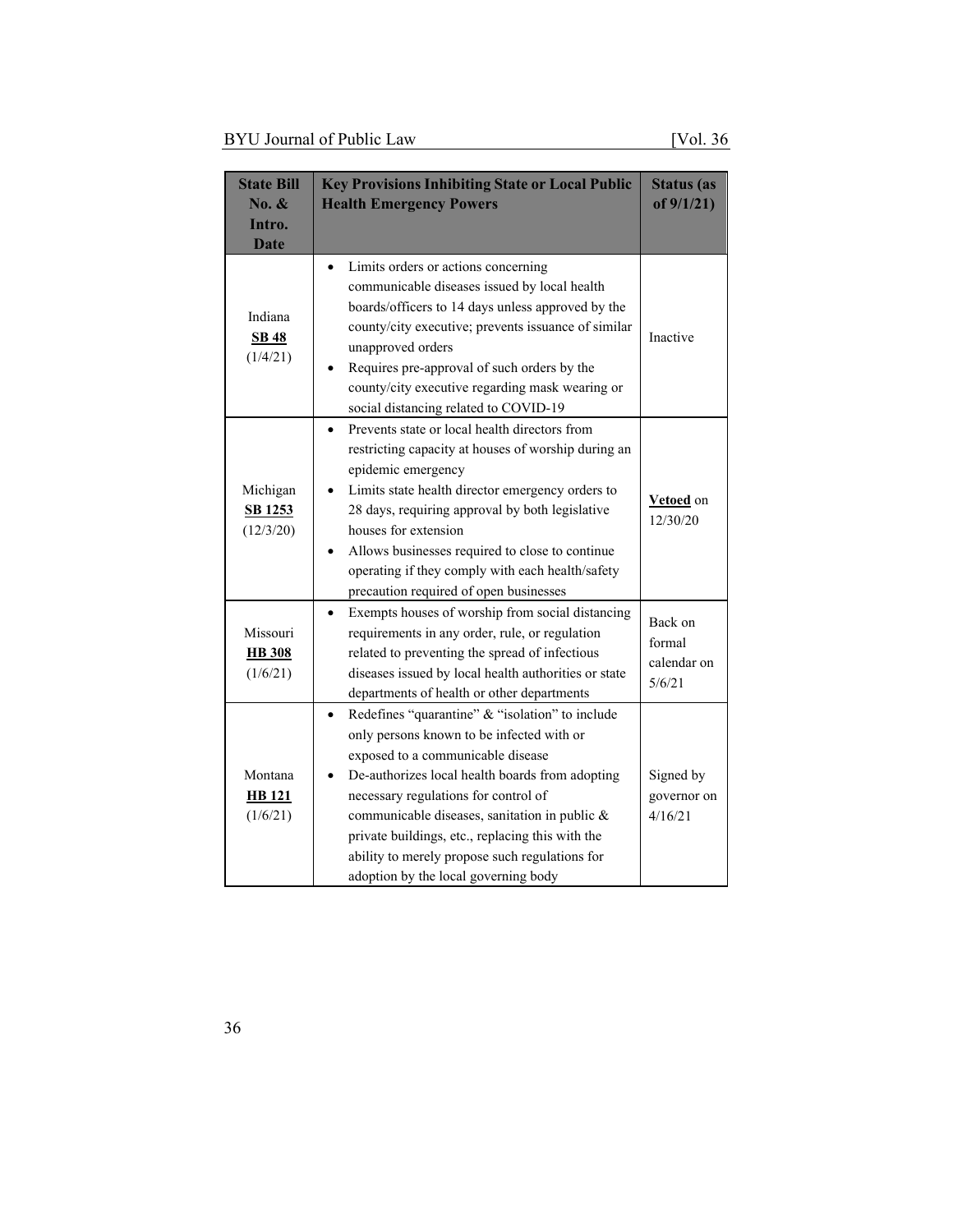| <b>State Bill</b><br>No. &<br>Intro.<br><b>Date</b> | <b>Key Provisions Inhibiting State or Local Public</b><br><b>Health Emergency Powers</b>                                                                                                                                                                                                                                                                                                                                                                 | <b>Status</b> (as<br>of $9/1/21$ )                               |
|-----------------------------------------------------|----------------------------------------------------------------------------------------------------------------------------------------------------------------------------------------------------------------------------------------------------------------------------------------------------------------------------------------------------------------------------------------------------------------------------------------------------------|------------------------------------------------------------------|
| Ohio<br><b>SB 22</b><br>(1/26/21)                   | Creates a legislative health advisory committee<br>٠<br>with oversight authority over emergency actions<br>taken by the governor or state agencies<br>Limits emergency declarations to 90 days, subject<br>to extensions adopted by concurrent resolution of<br>the legislature<br>Empowers the legislature to rescind/invalidate<br>administrative orders/rules promulgated in<br>response to the emergency                                             | Vetoed on<br>3/23;<br>passed<br>3/24/21;<br>effective<br>6/23/21 |
| S. Carolina<br><b>HB</b> 3126<br>(1/12/21)          | Prevents state or local governments from<br>accepting federal funds to enforce federal vaccine<br>or mask mandates to minimize the spread of<br>COVID-19 or other infectious diseases                                                                                                                                                                                                                                                                    | Pending<br>action                                                |
| Tennessee<br><b>SB 1573</b><br>(2/11/21)            | Prevents business classifications into essential &<br>$\bullet$<br>nonessential categories to allow some to remain<br>open & others to close                                                                                                                                                                                                                                                                                                             | Signed by<br>governor on<br>5/11/21                              |
| Texas<br><b>SB 1025</b><br>(3/18/21)                | Reserves to the legislature power over<br>$\bullet$<br>operation/occupancy of businesses during a<br>declared disaster/emergency, as well as renewal of<br>declaration<br>Limits the governor's power to waive or suspend<br>laws, including the Emergency Management &<br>State of Emergency provisions<br>Preempts local disaster declarations unless they<br>are expressly authorized via a<br>proclamation/executive order issued by the<br>governor | Pending<br>action                                                |
| Utah<br><b>SB 195</b><br>(2/16/21)                  | Limits the duration of state or local emergency<br>orders & allows the legislature or local<br>governments to terminate respective orders<br>Prohibits limits on religious gatherings that are<br>more restrictive than other similar gatherings<br>during emergencies<br>Requires the governor to provide advance<br>notification during a long-term emergency before<br>taking certain actions                                                         | Signed<br>by<br>governor on<br>3/24/21                           |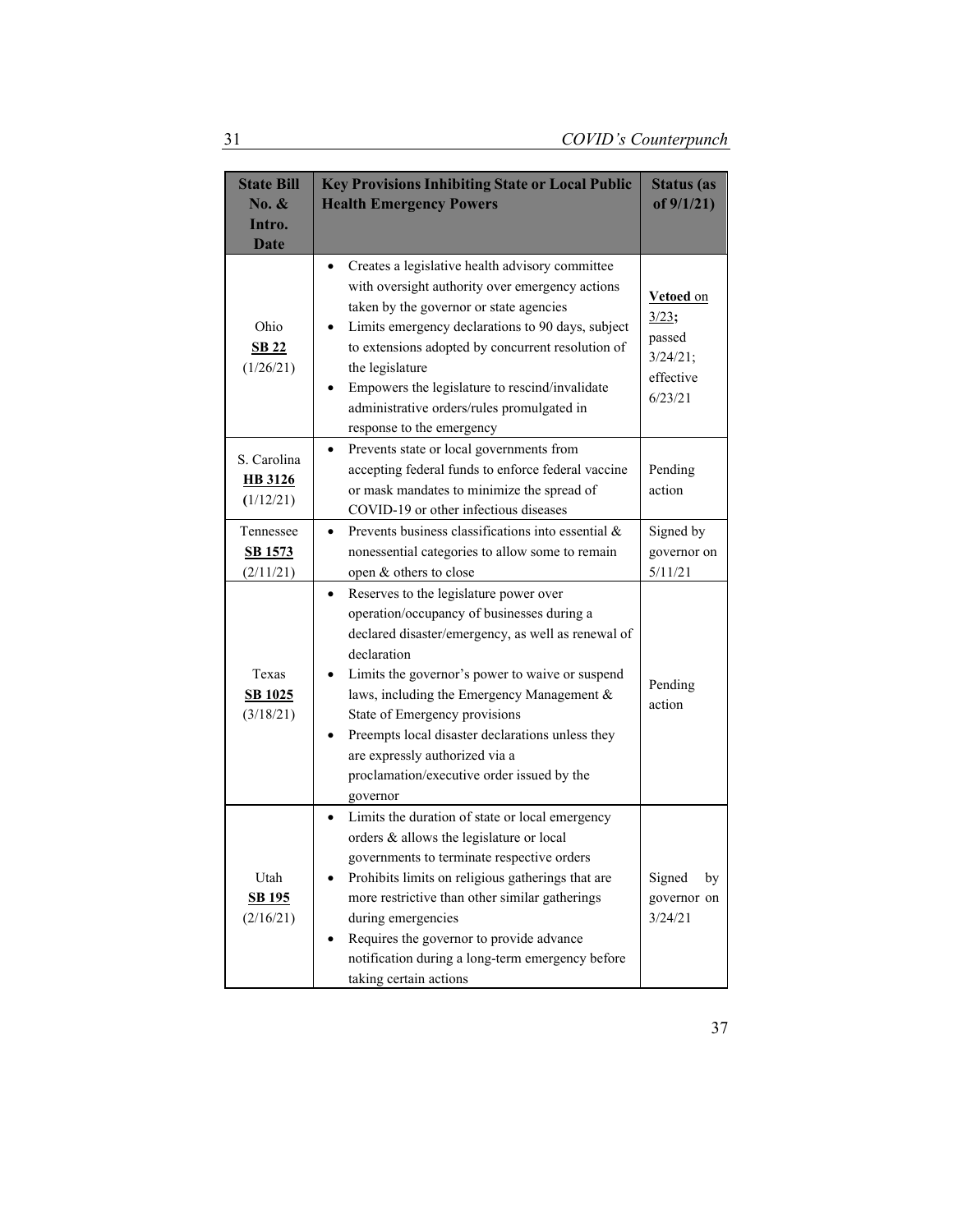Some bills automatically subject public health actions to increased legislative or judicial review. Others set express durational limits on emergency declarations or empower legislative or other oversight bodies to extend or overturn emergency orders. Legislatures in some states seek to restrict public health officials from imposing certain limitations on assemblies in houses of worship during epidemics or outbreaks. Other proposals prevent public or private entities from mandating vaccinations as a requirement of employment, school attendance, or venue entry, as well as to obtain business services.

Considerable legislative influence has been exerted through entities like the American Legislative Exchange Council (ALEC), which circulated its draft "Emergency Power Limitation Act"<sup>17</sup> in late 2020. Among other provisions, the draft act requires public health measures to pass strict scrutiny, limits emergency declarations to thirty days, and automatically terminates emergency orders in certain circumstances.<sup>18</sup> As evinced in Table 1, these denialistic objectives are interlaced throughout multiple state bills.

A polarized political climate animates legislative maneuvers in some states.<sup>19</sup> From the onset of the pandemic, Michigan's Democratic Governor Gretchen Whitmer instituted an aggressive series of emergency response measures. In May 2020, President Donald Trump rebuked her publicly (labeling her at one point "half-Whitmer") and called for Michigan's "liberation."<sup>20</sup> The state's Republican-dominated legislature introduced several bills designed to strip emergency powers from the governor and Michigan's Department of Health and Human Services. Governor Whitmer vetoed multiple bills<sup>21</sup> but also faced judicial challenges that ultimately impacted her emergency powers.<sup>22</sup>

<sup>17</sup>*. Emergency Power Limitation Act*, AM. LEGIS. EXCH. COUNCIL (Jan. 8, 2021), https://www.alec.org/model-policy/emergency-power-limitation-act/.

<sup>18</sup>*. Id.*

<sup>19.</sup> Trip Gabriel, *State Lawmakers Defy Governors in a Covid-Era Battle for Power*, N.Y. TIMES (Apr. 22, 2021), https://www.nytimes.com/2021/02/22/us/politics/republicans-democratsgovernors-covid.html.

<sup>20.</sup> Kevin Liptak, *Trump Tweets Support for Michigan Protesters, Some of Whom Were Armed, as 2020 Stress Mounts*, CNN (May 1, 2020), https://www.cnn.com/2020/05/01/politics/donald-trump-michigan-gretchen-whitmerprotests/index.html.

<sup>21.</sup> Dave Boucher, *Whitmer Vetoes Bill that Would Strip Emergency Powers, Imperils \$370 Million in Aid*, DETROIT FREE PRESS (Mar. 24, 2021), https://www.freep.com/story/news/politics/2021/03/24/whitmer-vetoes-emergency-powers-bill-370 million-aid/6985082002/.

<sup>22</sup>*. See infra* Part III.G., *Executive Actions*, and text accompanying note 71.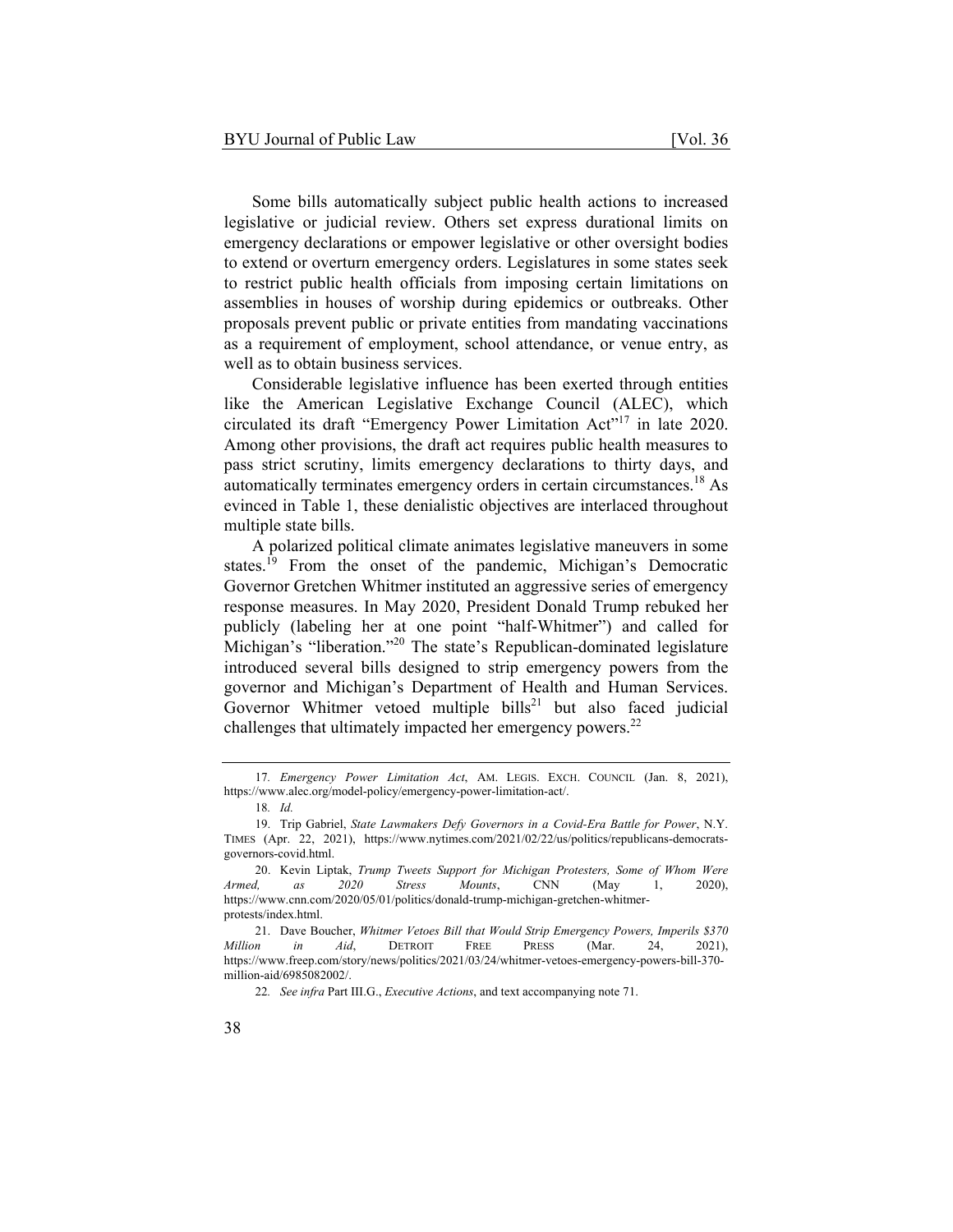Not all legislative actions to limit executive powers are partisan. In New York, Democratic lawmakers acted to constrain former Democratic Governor Andrew Cuomo's emergency powers after news sources indicated that his administration had not provided complete information in reporting nursing home-related deaths.<sup>23</sup> In Ohio, the Republicandominated state legislature severely challenged Republican Governor Mike DeWine via Senate Bill 22.<sup>24</sup> Governor DeWine vetoed the bill on grounds that it would "jeopardize[] the safety of every Ohioan," and "handcuff[] Ohio's ability to confront crises."<sup>25</sup> He disdained how limitations on isolation and quarantine powers would inhibit the State Health Department's responses to threats of bioterrorism and deadly communicable diseases like Ebola.<sup>26</sup> Still, on March 24, 2021, Ohio's legislature overrode Governor DeWine's veto a day after it was issued.<sup>27</sup> "No branch of government," concluded state Representative Cindy Adams, "should have unlimited control over the livelihoods of Ohioans."<sup>28</sup>

Resonating sentiments in Ohio, formal messaging supporting COVID-19 counterpunch legislation is often framed via the need to (1) correct power imbalances among legislative and executive branches or (2) protect economic and other freedoms against wanton infringements. Adopting ALEC's approach, Florida's proposed Senate Bill 1924 required strict scrutiny review of emergency measures infringing constitutional rights and fundamental liberties. A state legislative committee analyzing the bill cited the 2020 concurring opinion of U.S. Supreme Court Justice Neil Gorsuch arguing that "[g]overnment is not free to disregard the First Amendment in times of crisis."<sup>29</sup> Though this specific bill ultimately

<sup>23.</sup> Jesse McKinley & Luis Ferré-Sadurní, *Cuomo Faces Revolt as Legislators Move to Strip Him of Pandemic Powers*, N.Y. TIMES (Mar. 5, 2021), https://www.nytimes.com/2021/02/17/nyregion/cuomo-nursing-homes-deaths.html.

<sup>24</sup>*. See supra* Table 1.

<sup>25.</sup> Mike DeWine, *Statement of the Reasons for the Veto of Substitute Senate Bill 22* (Mar. 23, 2021),

https://content.govdelivery.com/attachments/OHOOD/2021/03/23/file\_attachments/1732100/SB%20 22%20Veto%20Message.pdf

<sup>26</sup>*. Id.*

<sup>27</sup>*. Ohio General Assembly Overrides Veto of Senate Bill 22,* OHIO HOUSE OF REPRESENTATIVES (Mar. 24, 2021), https://ohiohouse.gov/members/cindy-abrams/news/ohiogeneral-assembly-overrides-veto-of-senate-bill-22-105815.

<sup>28</sup>*. Id.*

<sup>29.</sup> PRO. STAFF OF THE COMM. ON CMTY. AFFS., FLA. SENATE, SB 1924 BILL ANALYSIS & FISCAL IMPACT STATEMENT 6-7 (2021). https://www.flsenate.gov/Session/Bill/2021/1924/Analyses/2021s01924.ca.PDF (quoting *Roman Catholic Diocese of Brooklyn v. Cuomo*, 141 S. Ct. 63, 69 (2020) (Gorsuch, J., concurring)).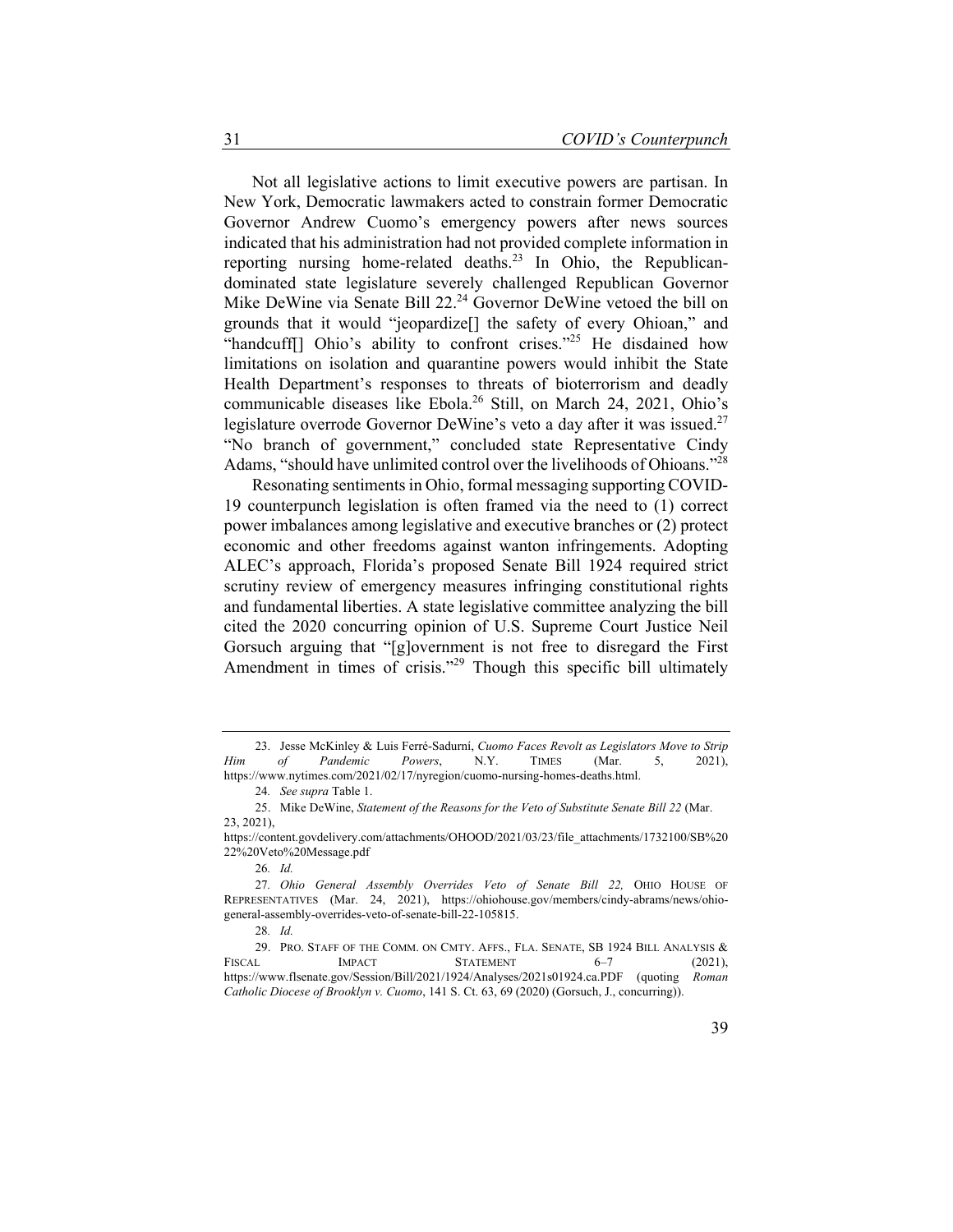failed, a companion bill passed on May 3, 2021.<sup>30</sup> In addition to banning vaccine passports, the enactment requires that emergency orders be "narrowly tailored to serve a compelling public health or safety purpose."<sup>31</sup>

Pennsylvania Representative Seth Grove supported limitations on emergency powers for economic reasons, suggesting that lives had been lost "either through the virus itself or through the actions of the government, eviscerating entire industries."32 After Wisconsin Governor Tony Evers issued a new mask mandate to replace one the legislature repealed, state Senator Julian Bradley tweeted on February 4, 2021, that "Dictator [Evers] didn't waste any time ignoring the will of the Legislature just like he continues to ignore state statute."<sup>33</sup>

State governors are treading precariously through these legislative waters. As noted, some like Governors Whitmer and DeWine have vetoed legislation. However, Montana Governor Greg Gianforte and Utah Governor Spencer Cox have signed their state legislatures' respective bills<sup>34</sup> despite resulting limitations on PHE powers. In Kentucky, state lawmakers introduced several bills restricting Democratic Governor Andy Beshear's emergency powers. After three bills were passed over his veto, he sued to declare them unconstitutional. On February 3, 2021, a county circuit court judge temporarily blocked legislation that (1) set a thirty-day limit on gubernatorial executive orders and (2) allowed businesses to remain open under certain circumstances despite one of the orders. In support of its decision, the court surmised the legislation could "undermine any effective enforcement of public health standards."35 After several months, Kentucky's Supreme Court allowed the laws to finally take effect on August 21, 2021.<sup>36</sup>

<sup>30.</sup> S.B. 2006, 2021 Leg., Reg. Sess. (Fla. 2021).

<sup>31</sup>*. Id.* at 30.

<sup>32.</sup> Mark Scolforo, *Voters to Get Final Say on Limiting Governor Disaster Powers*, A.P. (Jan. 27, 2021), https://apnews.com/article/primary-elections-constitutions-pennsylvania-coronaviruspandemic-elections-ac02cc217c10b1eeccf7ef0260ed7256.

<sup>33.</sup> Julian Bradley (@SenBradley), TWITTER (Feb. 4, 2021, 1:54 PM), https://twitter.com/SenBradley/status/1357432335923372033.

<sup>34</sup>*. See supra* Table 1.

<sup>35.</sup> Bruce Schreiner, *Judge Temporarily Blocks New Kentucky Law on COVID-19 Rules*, A.P. (Feb. 3, 2021), https:// apnews.com/article/legislature-frankfort-lawsuits-coronavirus-pandemickentucky-1f6d05c93a9f0dc54ec3a 6b9bc04b79a.

<sup>36.</sup> Bruce Schreiner, *Kentucky Gov Suffers Legal Defeat in Combating COVID Surge*, A.P. (Aug. 21, 2021), https://apnews.com/article/health-coronavirus-pandemic-kentucky-23946cdfad426e66613bc54c82115143.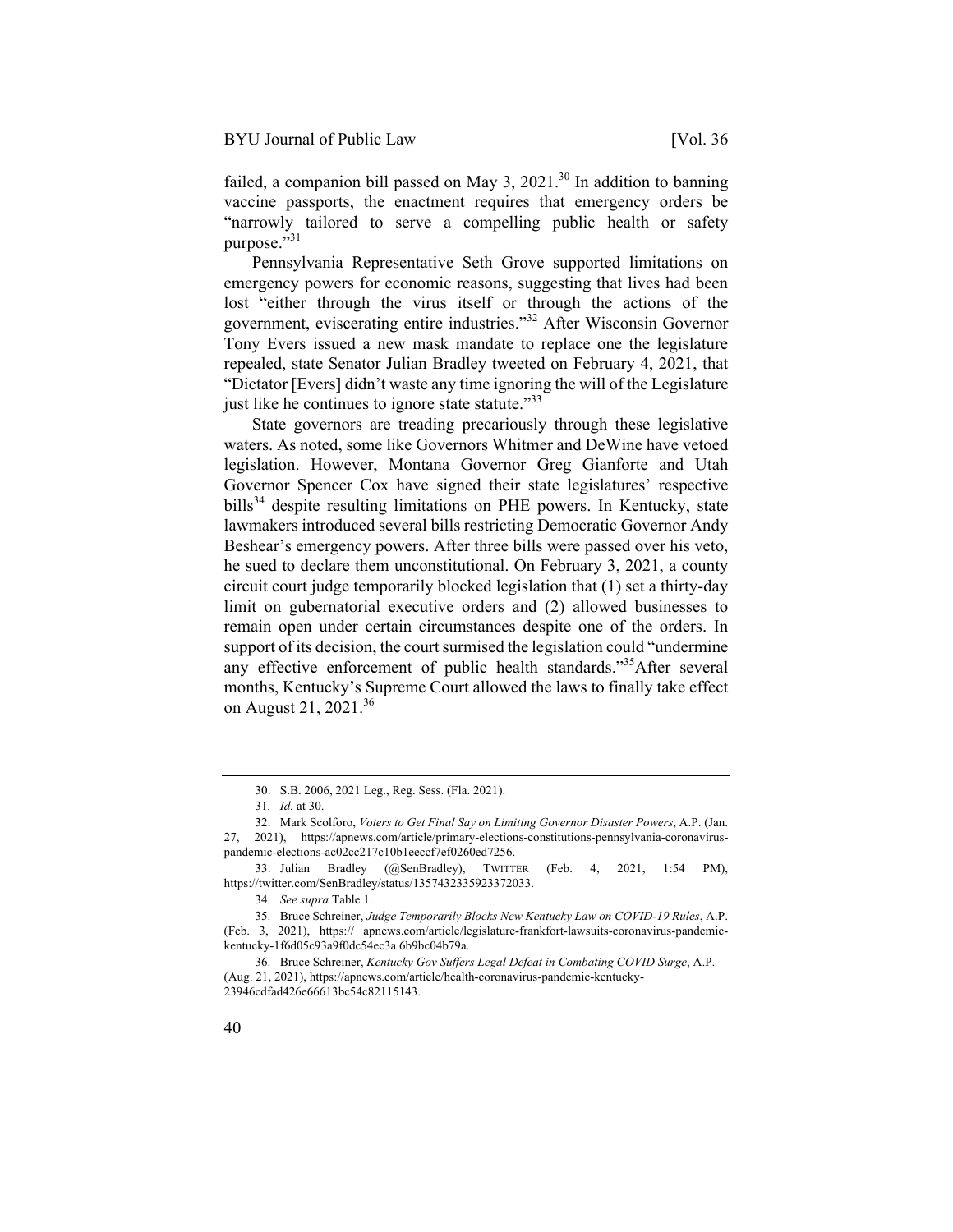#### III. STRATEGIC LEGAL RESPONSES TO OFFSET PUBLIC HEALTH LIMITS

Some legislatures seem intent on thwarting or shutting down public health interventions that are proven to reduce morbidity and mortality but also impact economic outcomes and impinge Americans' expectations of their constitutional rights and freedoms. Potential consequences of these concerted legislative actions are alarming. Governors may be estopped from taking effective action. Localities may be preempted from engaging in novel approaches. In future public health exigencies, communities and their residents may suffer excessive disabilities and deaths.

In the throes of the worst public health event in modern history, it almost seems incredulous that legislatures would limit PHE powers. After the 9/11 terrorist attacks and subsequent emergencies, national and state sentiments tended to empower, and not constrain, public health authorities. The COVID-19 pandemic's magnitude and duration have seemingly "flipped the script" in many jurisdictions. Coupled with a dynamic political environment fueled by scientific denialism and distrust of government, legislative factions are poised to stymie PHE responses.<sup>37</sup>

What some legislators may not see, however, are the inherent weaknesses and limitations of their extant approaches. Figure 1, below, illustrates the array of counterarguments to these legislative machinations grounded in shifting and expanding federal priorities, constitutional boundaries, and extensive executive options. As explicated in proceeding sections, while not all of these legal themes may refute specific legislative efforts, PHE powers to repress national crises will prevail.

<sup>37</sup>*. See, e.g.*, James G. Hodge, Jr. et al., *Legal Interventions to Counter COVID-19 Denialism*, 49 J.L. MED. & ETHICS 677 (2021).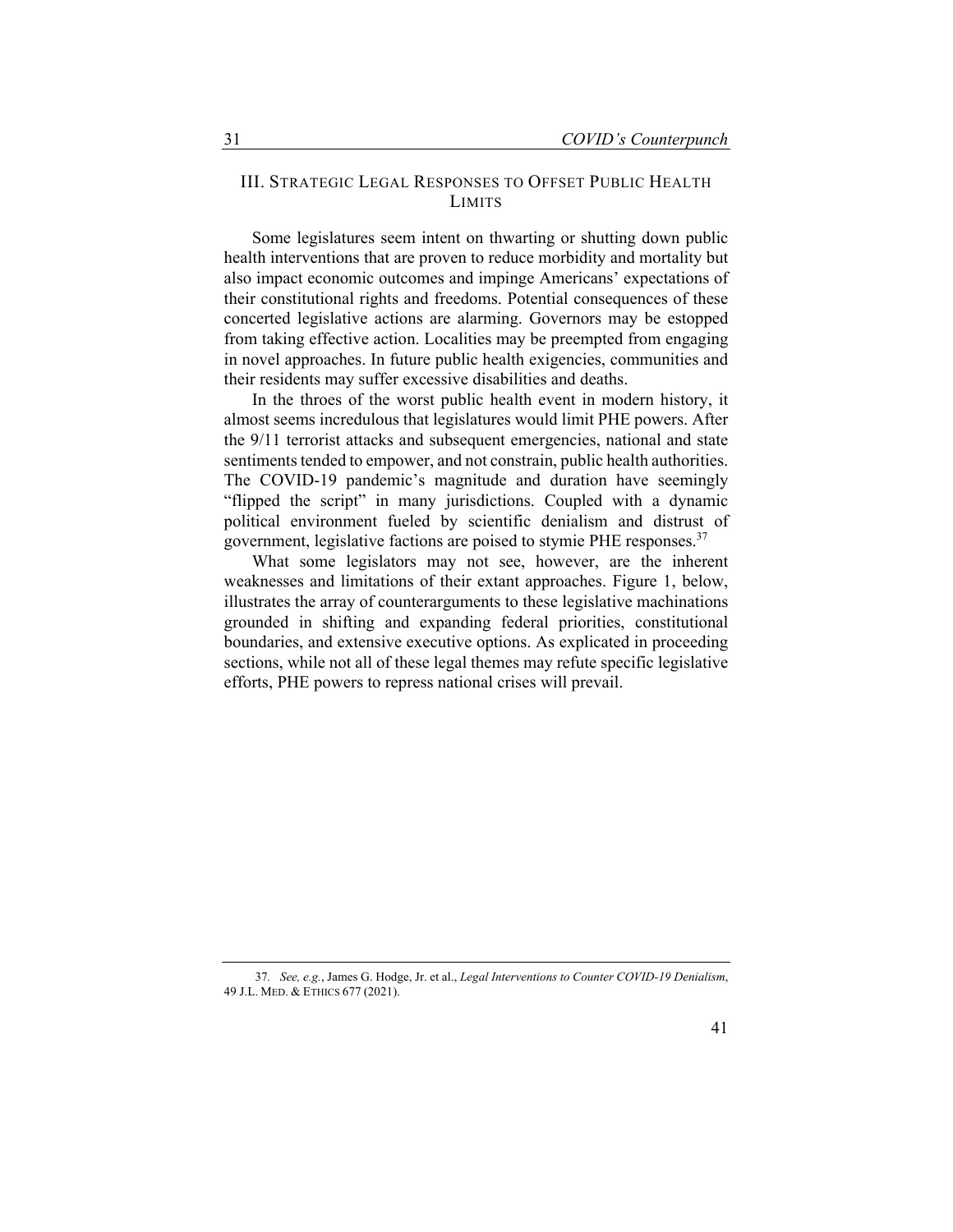

*Figure 1 – Strategic Legal Responses to State Statutory Limits of PHE Powers* 

#### *A. National Security Priorities*

Legislative rebukes of state or local public health powers to respond to a national PHE like the COVID-19 pandemic are legally short-sighted. They falsely presume that states will be "calling the shots" in future events. This may be true in purely intrastate emergencies. However, states' exposed weaknesses in coordinating pandemic responses necessitate stronger federal roles.

While Presidents Trump and Biden have largely taken inapposite approaches to control the pandemic, they both have classified it as a "national security threat,"<sup>38</sup> consistent with prior public health crises.<sup>39</sup>

<sup>38.</sup> Exec. Order No. 13944, 85 Fed. Reg. 49,929 (Aug. 6, 2020); White House, *National Security Memorandum on United States Global Leadership to Strengthen the International COVID-19 Response and to Advance Global Health Security and Biological Preparedness*, WH.GOV (Jan. 21, 2021), https://www.whitehouse.gov/briefing-room/statements-releases/2021/01/21/nationalsecurity-directive-united-states-global-leadership-to-strengthen-the-international-covid-19-responseand-to-advance-global-health-security-and-biological-preparedness/.

<sup>39.</sup> JENNIFER BROWER & PETER CHALK, RAND CORPORATION, THE GLOBAL THREAT OF NEW AND REEMERGING INFECTIOUS DISEASES: RECONCILING U.S. NATIONAL SECURITY AND PUBLIC HEALTH POLICY (2003); James G. Hodge, Jr. & Kim Weidenaar, *Public Health Emergencies as*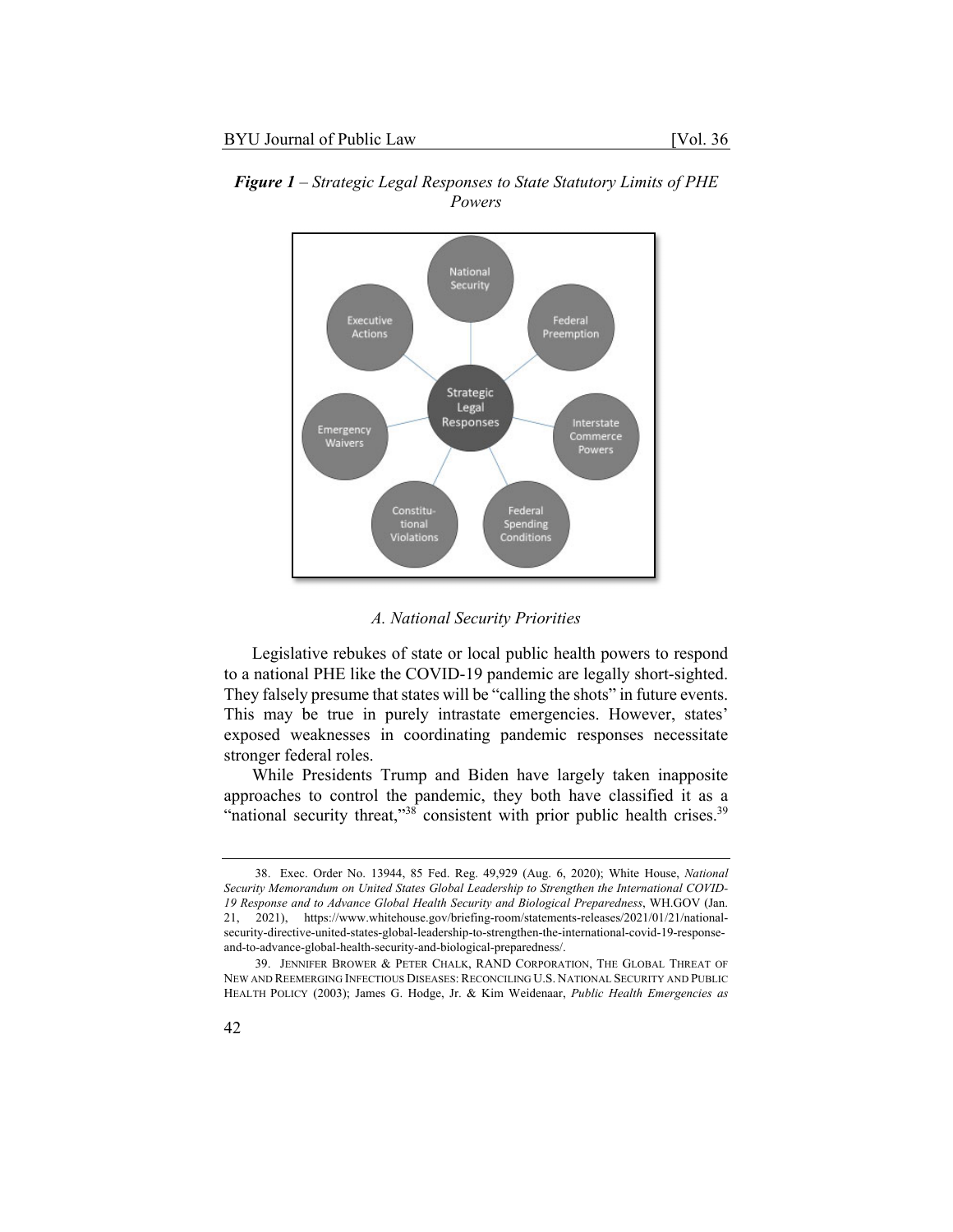These pronounced classifications concentrate U.S. international and domestic response efforts.40 Under constitutional principles the federal government alone is authorized to address issues of national security. In its 2021 Pandemic Preparedness Plan, the Biden Administration confirmed that "[p]rotecting the United States from threats is a core responsibility of the Federal government" and emphasized the need for "robust national biodefense capabilities" to protect the country against biological threats such as pandemics and bioweapons.<sup>41</sup> Using constitutionally-vested powers to protect the country from threats, the United States plans to transform medical defense and strengthen the public health system.<sup>42</sup> Greater use of extensive federal powers to quell pandemic or other threats does not completely displace the role of states in protecting the public's health. Nor should it. However, the supremacy of federal national security interests may negate inconsistent state laws and responses.43

#### *B. Federal Preemption*

Coupled with emerging national security priorities are immense federal authorities to preempt conflicting state or local laws, especially in emergencies. When constitutionally invoked and clearly delineated, federal powers override contrary state or local laws. A preeminent example of federal preemptive prowess is evinced through largely uncontested exercises of the Public Readiness and Emergency Preparedness (PREP) Act.<sup>44</sup> Pursuant to PREP Act declarations during the COVID-19 pandemic,<sup>45</sup> HHS preempted contravening state-level actions

44. 42 U.S.C.A. §§ 247d-6d.

45. Declaration Under the [PREP] Act for Medical Countermeasures Against COVID-19, 85 Fed. Reg. 15,198 (Mar. 17, 2020).

*Threats to National Security*, 9 J. NAT'L SEC. L. & POL'Y 81, 87 (2017) (listing infectious diseases/bioterrorism threats previously classified as national security threats or priorities).

<sup>40.</sup> Hodge & Weidenaar, *supra* note 39, at 82–83.

<sup>41.</sup> ERIC. S. LANDER & JACOB J. SULLIVAN, AMERICAN PANDEMIC PREPAREDNESS: TRANSFORMING OUR CAPABILITIES 5 (2021), https://www.whitehouse.gov/wpcontent/uploads/2021/09/American-Pandemic-Preparedness-Transforming-Our-Capabilities-Final-For-Web.pdf.

<sup>42</sup>*. Id.* at 7.

<sup>43.</sup> Laura K. Donohue, *The Limits of National Security*, 48 AM. CRIM. L. REV. 1573, 1735– 1736 (2011), https:// scholarship.law.georgetown.edu/cgi/viewcontent.cgi?article=2027&context=facpub. For example, President Biden used his Article II powers to counter states' bans on school mask mandates. *See* Sheryl Gay Stolberg and Erica L. Green, *The Biden Administration Will Use a Federal Civil Rights Office to Deter States from Banning Universal Masking in Classrooms*, N.Y. TIMES (Aug. 30, 2021), https://www.nytimes.com/2021/08/18/us/politics/biden-masks-schools-civil-rights.html.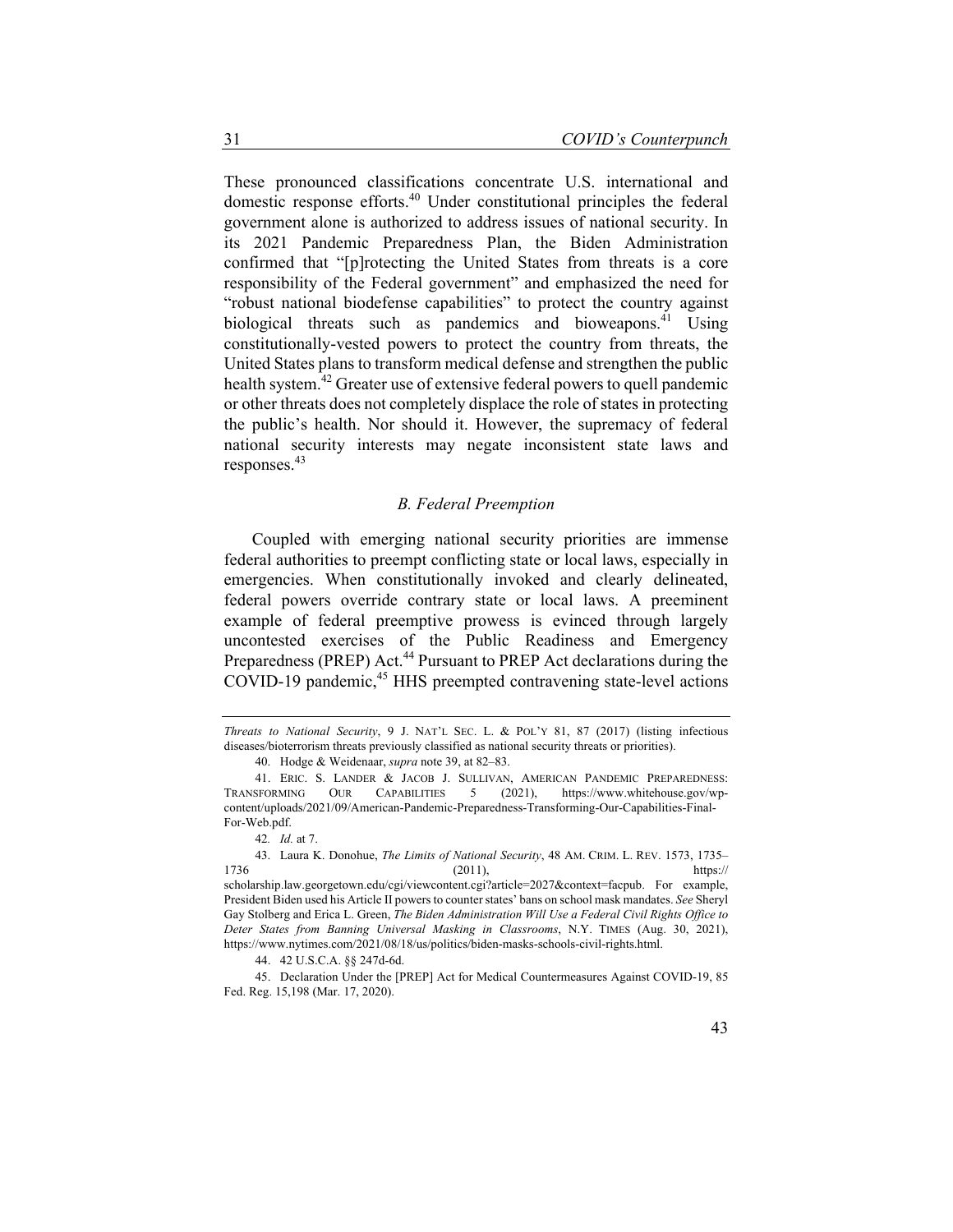related to health care licensures, medical countermeasures, and liability protections. A senior Centers for Disease Control and Prevention (CDC) official confirmed in July 2021 that even as state and local governments rescind their emergency declarations and orders, they must comply with PREP Act requirements "regardless of state laws and regulations," for as long as the United States remains in a state of emergency.<sup>46</sup>

Some state legislatures seek to challenge federal authorities head on. At the commencement of his term, President Biden issued a series of executive orders directly addressing COVID-19 responses. State counterpunch bills in Montana,  $47$  South Dakota,  $48$  and Utah<sup>49</sup> would limit state agency implementation of these or future presidential orders based on a state attorney general's determination that they curb individual rights or are otherwise constitutionally infirm. The legality of these schemes is specious. To the extent federal orders are lawfully executed during declared national emergencies, they preempt contrary state executive-level legal interpretations. The constitutionality of presidential executive orders may assuredly be contested in federal courts but not solely through state attorney general offices.

#### *C. Interstate Commerce Powers*

One clear area of federal prominence and preemptive impacts extends from the constitutional assignment of interstate commerce powers to the national government.<sup>50</sup> Routine federal powers to regulate interstate commerce are extensive. In declared national emergencies these powers expand further.<sup>51</sup> During the pandemic, the Trump administration arguably under-utilized its commerce authorities to influence state social distancing

<sup>46.</sup> Margaret Honein, Incident Manager, Ctrs. for Disease Control & Prevention, Dear Colleague Letter (July 2, 2021), https://ncpa.org/sites/default/files/2021- 07/07.02.2021\_Dear%20colleague\_F-signed.pdf.

<sup>47.</sup> S.B. 277, 67th Leg., Reg. Sess. (Mont. 2021) (signed by the governor on April 23, 2021).

<sup>48.</sup> H.B. 1194, 96th Leg., Reg. Sess. (S.D. 2021) (inactive).

<sup>49.</sup> H.B. 415, 2021 Leg., Gen. Sess. (Utah 2021) (signed by the governor on March 23, 2021).

<sup>50.</sup> United States v. Lopez, 514 U.S. 549, 558–559 (1995) (outlining the scope of interstate commerce powers).

<sup>51</sup>*. See* JENNIFER K. ELSEA ET AL., CONG. RSCH. SERV., R463789, EMERGENCY AUTHORITIES UNDER THE NATIONAL EMERGENCIES ACT, STAFFORD ACT, AND PUBLIC HEALTH SERVICE ACT 1, 16 (2021), https://fas.org/sgp/crs/natsec/ R46379.pdf.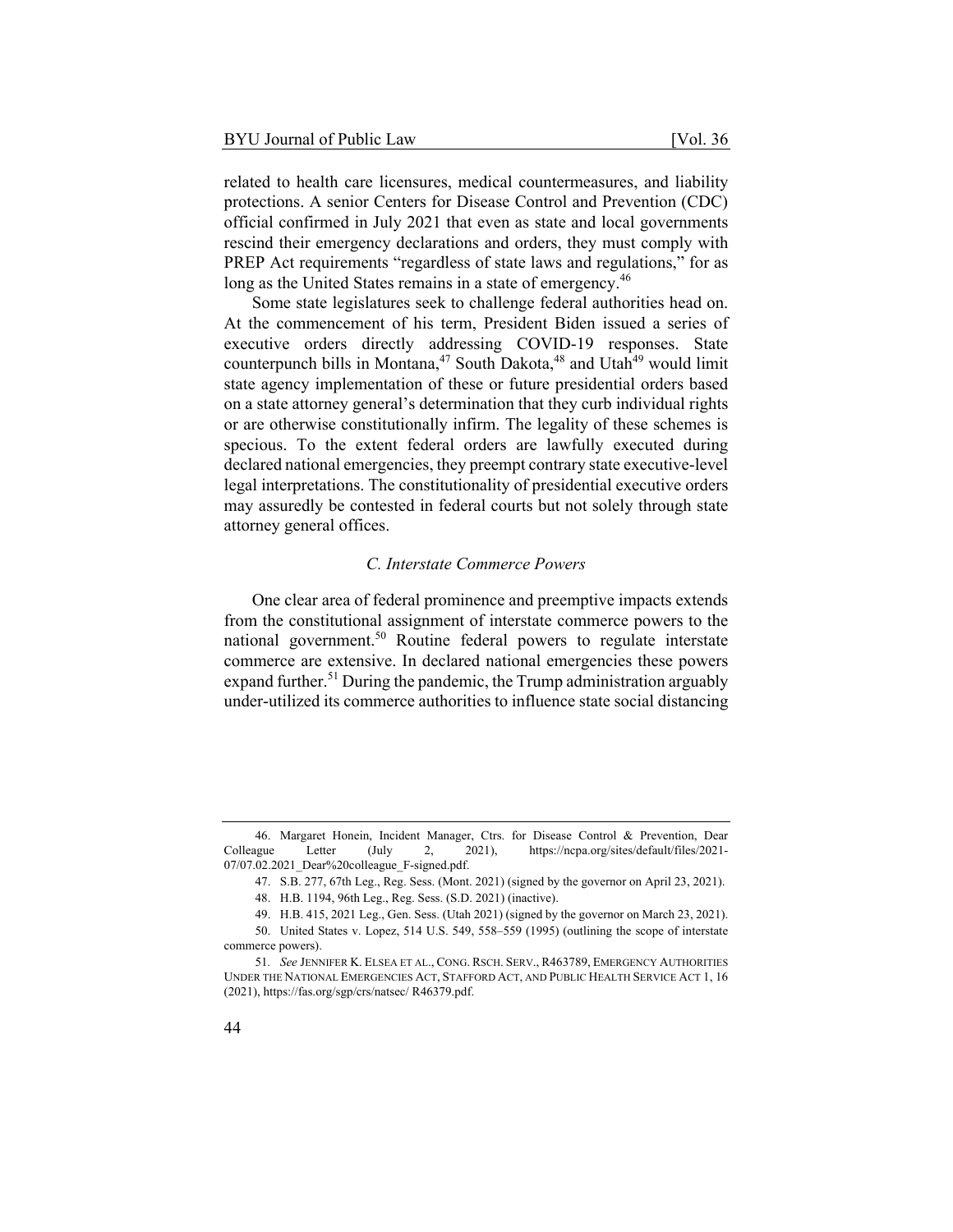measures or other interventions impacting the national economy,<sup>52</sup> perhaps in deference to state sovereignty.<sup>53</sup>

In reality, federal commerce authority can be wielded to respond directly to public health threats irrespective of contrary state laws. On September 4, 2020, CDC relied on its interstate disease control regulations to craft an eviction moratorium affecting noncommercial renters.<sup>54</sup> Millions of renters benefited from this novel application of interstate powers, but counter lawsuits arose quickly. In *Terkel v. CDC*, 55 a federal district court judge in Texas nullified the order as exceeding federal commerce powers under routine federalism principles. The court largely disregarded that CDC's actions were taken with congressional approval and during a declared federal emergency. On appeal, the U.S. Supreme Court initially allowed CDC's moratorium to stand.<sup>56</sup> However, on August 26, 2021, it ultimately rejected a renewed version of the moratorium, finding CDC lacked authority to implement the measure.<sup>57</sup> Despite this setback, the Court expressly acknowledged that further extensions of the federal moratorium would have been justified via direct congressional authorization or new legislation.<sup>58</sup> Affirmative, future uses of federal interstate commerce powers to control outbreaks of infectious diseases across states are predictable. If validated, opposing state laws inevitably fall away.

#### *D. Federal Spending Conditions*

Certain COVID counterpunch bills dictate what state or local public health agencies can and cannot do with specific federal funding. South

<sup>52.</sup> Morgan Chalfant & Brett Samuels, *Trump Eases Back on Asserting Power over Governors on Reopening*, THE HILL (Apr. 14, 2020), https://thehill.com/homenews/administration/492837 trump-eases-back-on-asserting-power-over-governors-on-reopening.

<sup>53.</sup> Kathleen Hamann & Andrea Cianchette Maker, *Crossing State Lines During the COVID-19 Pandemic: Self-Quarantine Requirements*, NAT'L L. REV. (Apr. 7, 2020), https://www.natlawreview.com/article/crossing-state-lines-during-covid-19-pandemic-selfquarantine-requirements.

<sup>54.</sup> David Bizar & Patrick Kennedy, *Is the CDC's Nationwide COVID-19 Eviction Moratorium Down for the Count?* JD SUPRA (Mar. 19, 2021), https://www.jdsupra.com/legalnews/isthe-cdc-s-nationwide-covid-19-7768527/.

<sup>55.</sup> Terkel v. CDC, No. 6:20-CV-00564, 2021 WL 742877 (E.D. Tex. Feb. 25, 2021).

<sup>56.</sup> Ala. Ass'n of Realtors v. Dep't of Health & Hum. Servs, 141 S. Ct. 2320 (2021).

<sup>57.</sup> Ala. Ass'n of Realtors v. Dep't of Health & Hum. Servs, 141 S. Ct. 2485 (2021).

<sup>58</sup>*. See id.* at \*1 ("It would be one thing if Congress had specifically authorized the action that the CDC has taken. But that has not happened."); *see id*. at \*4 ("Congress was on notice that further extension would almost surely require new legislation, yet it failed to act in the several weeks leading up to the moratorium's expiration."; "If a federally imposed eviction moratorium is to continue, Congress must specifically authorize it.").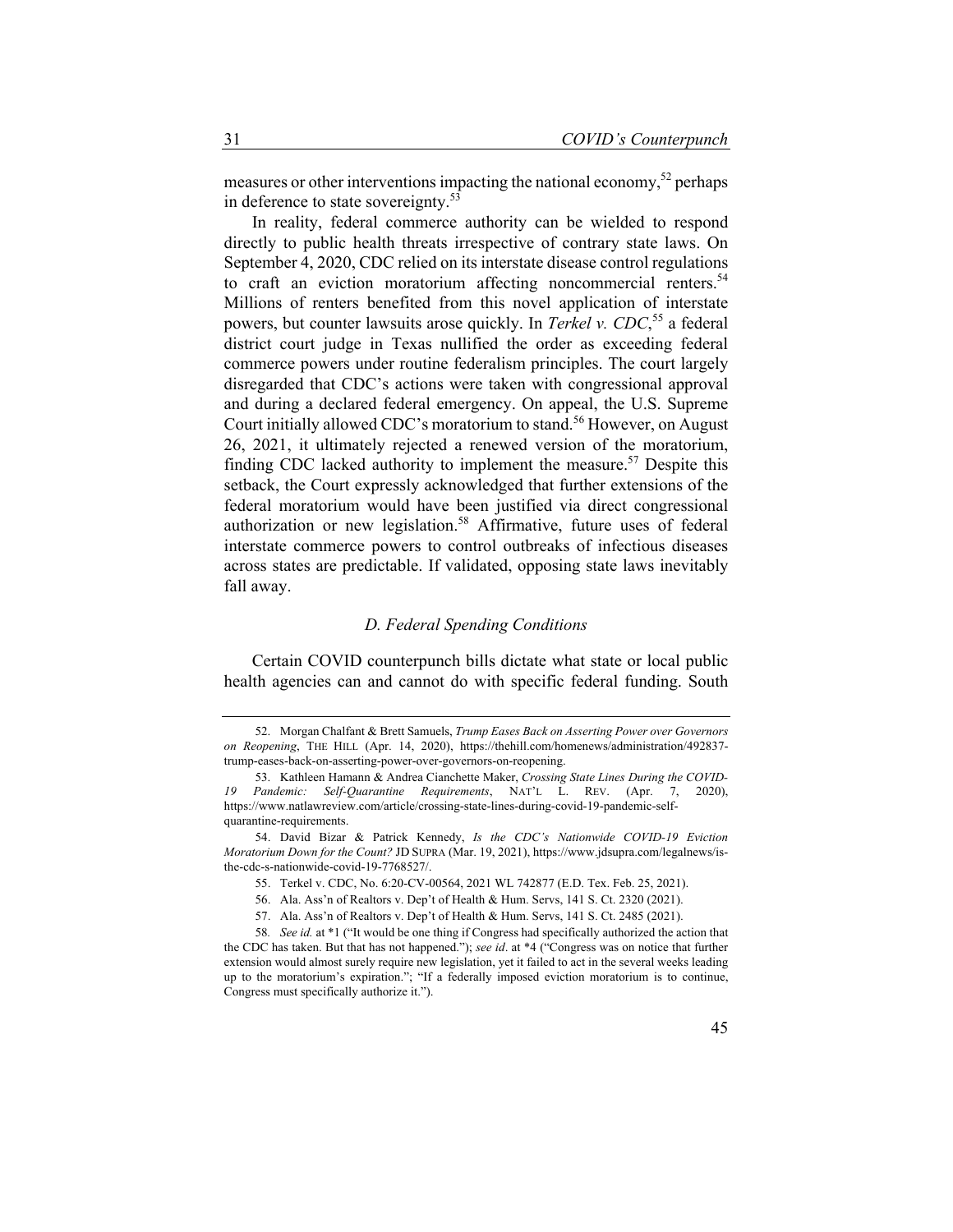Carolina's legislature, for example, would expressly limit the intake of federal funds to enforce national vaccine or mask mandates.<sup>59</sup> State preemptive limitations on the receipt of federal funds are legally misguided. Through its conditional spending powers, the federal government can set a litany of constitutional qualifiers for receipt of resources to which states or localities must adhere. Federal and state agents may barter over terms, but the deal is largely one-sided. To the extent the federal government controls the purse, it largely controls the outcomes.

Alignment of federal conditions with state law is inconsequential unless constitutional issues are implicated. Federal authorities cannot require states to engage in unconstitutional measures. Nor can they compel states to accept funds. For example, federal agencies may set specific conditions for receipt of essential resources like COVID-19 vaccines. Since the federal Food and Drug Administration is solely capable of authorizing or approving medical countermeasures, states may arguably feel compelled to accept the terms. Compulsion could constitutionally kill the deal. This realization may have supported President Trump's allowance of wide discretion to states and localities over how and when they distributed federal vaccine allotments. Yet, national authorities have considerable leverage. Within roughly two months of taking office, President Biden clarified that states must open their vaccination registries to all adults by April 19, 2021. Every state and Washington, D.C. did so irrespective of their legal objections. $^{60}$  In late August 2021, the Centers for Medicare and Medicaid Services announced its plans to condition federal reimbursements on the requirement that nursing facilities vaccinate their employees. $61$ 

#### *E. Constitutional Violations*

Among the more aggressive moves by state legislatures are their efforts to bootstrap state or local agencies through stronger legislative oversight. They have proposed legislative subcommittees to oversee emergency powers. They would strip state agencies or localities of their

<sup>59.</sup> H.B. 3126, 124th Gen. Assemb., Reg. Sess. (S.C. 2021).

<sup>60</sup>*. Who Can Get the Vaccine in Your State?*, N.Y. TIMES (Apr. 19, 2021), https://www.nytimes.com/interactive/2021/us/covid-19-vaccine-eligibility.html (indicating all states and Washington, D.C. opened universal adult COVID-19 vaccination eligibility by April 19, 2021).

<sup>61.</sup> Sharon LaFraniere et al., *Biden Ramps up Virus Strategy for Nursing Homes and Schools, and Urges Booster Shots*, N.Y. TIMES (Aug. 18, 2021), https://www.nytimes.com/2021/08/18/us/politics/biden-schools-nursing-homes-

booster.html?campaign\_id=2&emc=edit\_th\_20210819&instance\_id=38145&nl=todaysheadlines&re gi\_id= 7283109.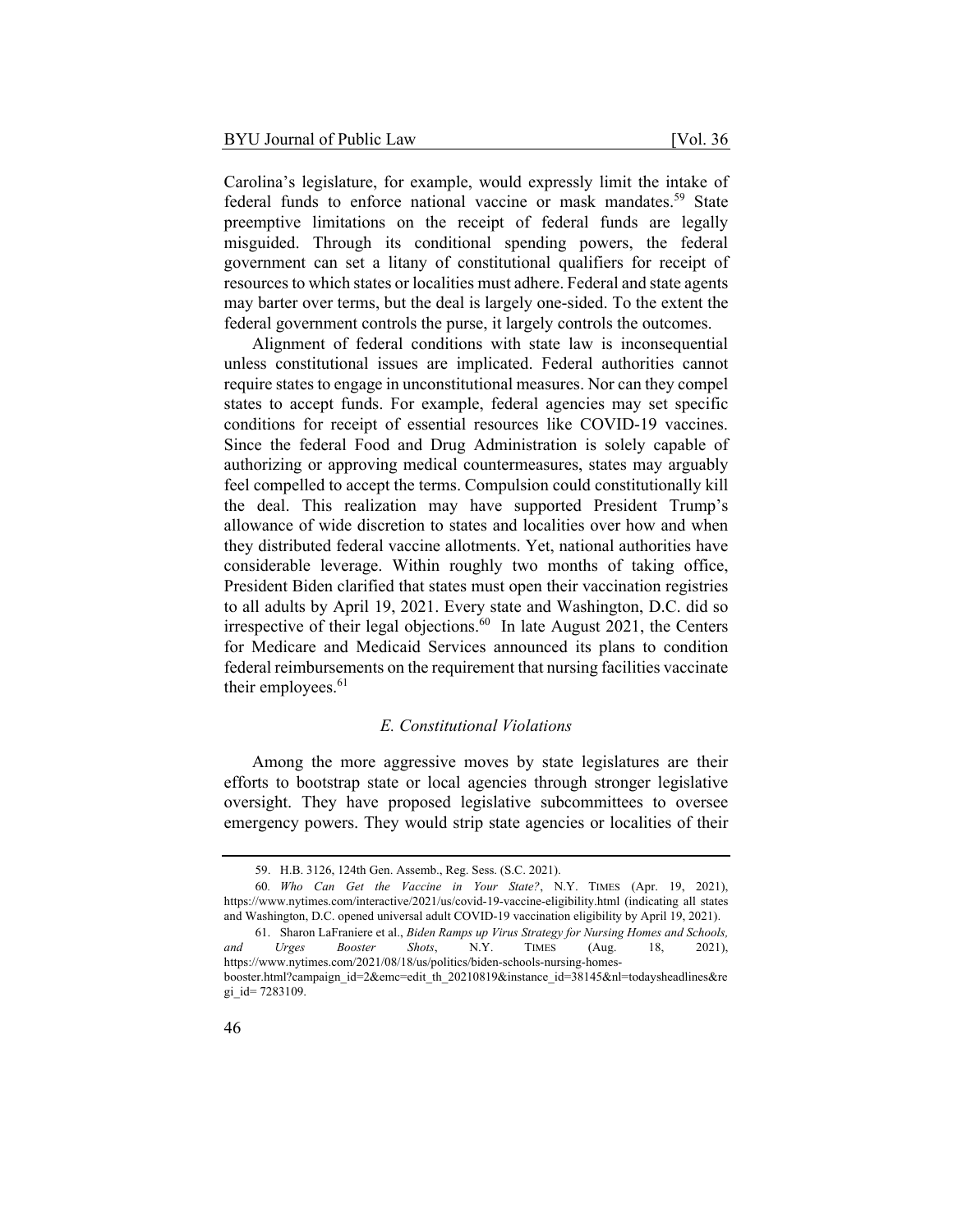emergency authorities to respond or require them to meet strict constitutional tests.62 In each of these (and other) cases, legislatures exceed their constitutional authority.

Under principles of separation of powers, legislatures craft the laws, executive agencies enforce them, and judiciaries interpret them, especially related to their constitutionality. Legislative bodies can demand regular input or reports from governors or agencies. Yet when a legislature, such as through Ohio Senate Bill  $22<sup>63</sup>$  creates a standing committee to oversee gubernatorial emergency measures, it crosses a constitutional boundary designed to maintain divisions among branches of government. And when Florida's legislature seeks to annul local public health orders deemed to "unnecessarily restrict[] individual rights,"64 it does so arbitrarily in violation of substantive due process.

As noted in Part II, Florida legislators passed a bill requiring that emergency orders "be narrowly tailored to serve a compelling public health or safety purpose" and that "any infringement on individual rights or liberties" be reduced "to the greatest extent possible."<sup>65</sup> Emergency orders thus must survive strict scrutiny via a showing that such interventions (1) are narrowly tailored to serve a compelling government interest and (2) represent the least restrictive means for accomplishing the objective.66 This is an exacting constitutional standard with an almost assured outcome: *the government loses*. The problem is that not every infringement of rights or liberties warrants strict scrutiny under judicial precedent. In fact, most do not. Attempts to statutorily displace existing constitutional standards to assess rights violations require Florida courts to set aside their own judgments of appropriate levels of scrutiny. As the final arbiters of constitutional rights, courts cannot be legislatively compelled to do so under separation of powers.<sup>67</sup>

<sup>62</sup>*. See supra* Table 1.

<sup>63.</sup> S.B. 22, 134th Gen. Assemb., Reg. Sess. (Ohio 2021) (effective June 23, 2021).

<sup>64.</sup> S.B. 2006, 2021 Leg., Reg. Sess. (Fla. 2021).

<sup>65</sup>*. Id.*

<sup>66.</sup> JAMES G. HODGE, JR., PUBLIC HEALTH IN A NUTSHELL 69 (4th ed. 2021).

<sup>67</sup>*. See* City of Boerne v. Flores, 521 U.S. 507, 519 (1997) ("Legislation which alters the meaning of the Free Exercise Clause cannot be said to be enforcing the Clause. Congress does not enforce a constitutional right by changing what the right is. It has been given the power 'to enforce,' not the power to determine what constitutes a constitutional violation."), *superseded by statute*, Religious Land Use and Institutionalized Persons Act of 2000, 42 U.S.C. § 2000cc, *as stated in* Holt v. Hobbs, 574 U.S. 352 (2015); *see also* Poertner v. Hess, 646 S.W.2d 753, 755–56 (Mo. 1983) ("We reject appellants' contention that § 1.100 mandates a method of constitutional construction . . . such a holding would mean that the legislature could statutorily interpret the language of the Constitution. Constitutional interpretation is a function of the judicial, not the legislative, branch.").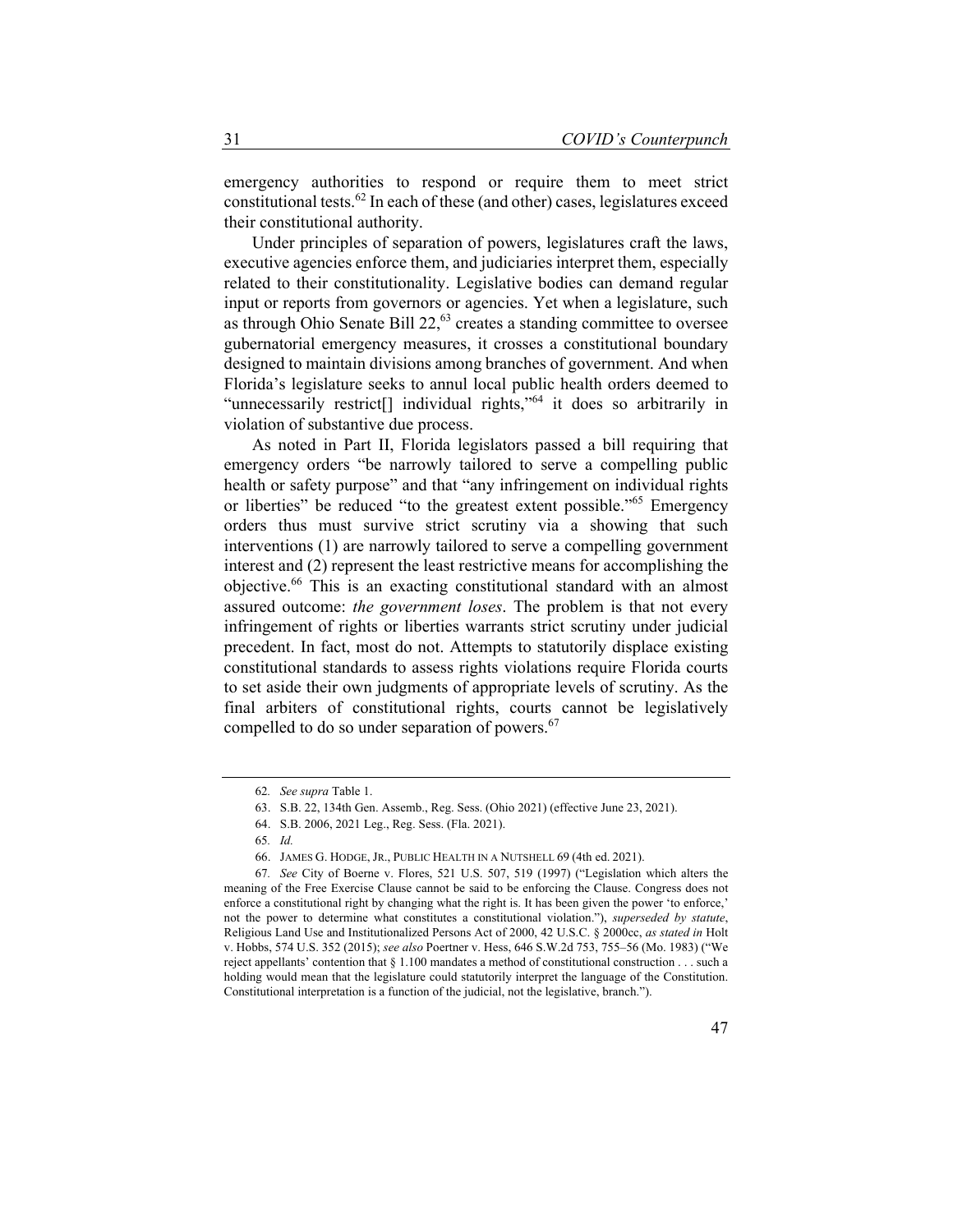#### *F. Emergency Waivers*

Aside from federally driven remedies or those grounded in constitutional challenges, state-based executive agencies have considerable options to bypass adverse legislative proposals and enactments. A primary tool available to most state governors pursuant to emergency declarations is their authority to temporarily waive laws or policies that interfere with or restrain emergency responses.

Gubernatorial waiver authorities do not allow for complete suspension of constitutional rights. Yet, they do include the power to (1) disregard contrary local ordinances, (2) exempt state agency regulations, and (3) set aside restrictive state statutes. Nearly every governor has exercised waiver powers during the COVID-19 emergency, sometimes in contravention of effective public health interventions. When implemented wisely, however, such powers are an invaluable option to authorize real-time responses that might otherwise violate existing state laws.<sup>68</sup> Some state legislatures seem wise to this possibility and expressly curb gubernatorial waiver authorities.<sup>69</sup> Most state legislatures, however, fail to address existing waiver "escape clauses" embedded in state emergency laws. Consequently, any bills they pass may essentially be waived later by governors addressing PHEs in real-time. State legislatures could retract gubernatorial emergency waiver authorities entirely, but it would be a death knell for residents facing indeterminable, future public health risks.

#### *G. Executive Actions*

Aside from waivers, state and local executive agencies and boards have additional legal levers to counter counterpunch legislative approaches. Many of these proposals are geared toward controlling what agencies can do in "emergencies." Yet, emergencies are a legal fiction crafted from prior legislative authorities. Avoiding legislative limitations on emergency powers is easily accomplished by circumventing the issuance of emergency or disaster declarations. In essence, some state executives may simply bypass declaring an "emergency" even during crises to avoid legislative limitations built solely into such powers.

As a legal strategy, this appears to be a nonstarter. Every state governor issued some type of formal emergency declaration in response

<sup>68</sup>*. See, e.g.*, Daniel G. Orenstein, *When Law Is Not Law: Setting Aside Legal Provisions During Declared Emergencies*, 41 J.L. MED. & ETHICS 73, 74–75 (2013).

<sup>69.</sup> S.B. 1025, 87th Leg., Reg. Sess. (Tex. 2021).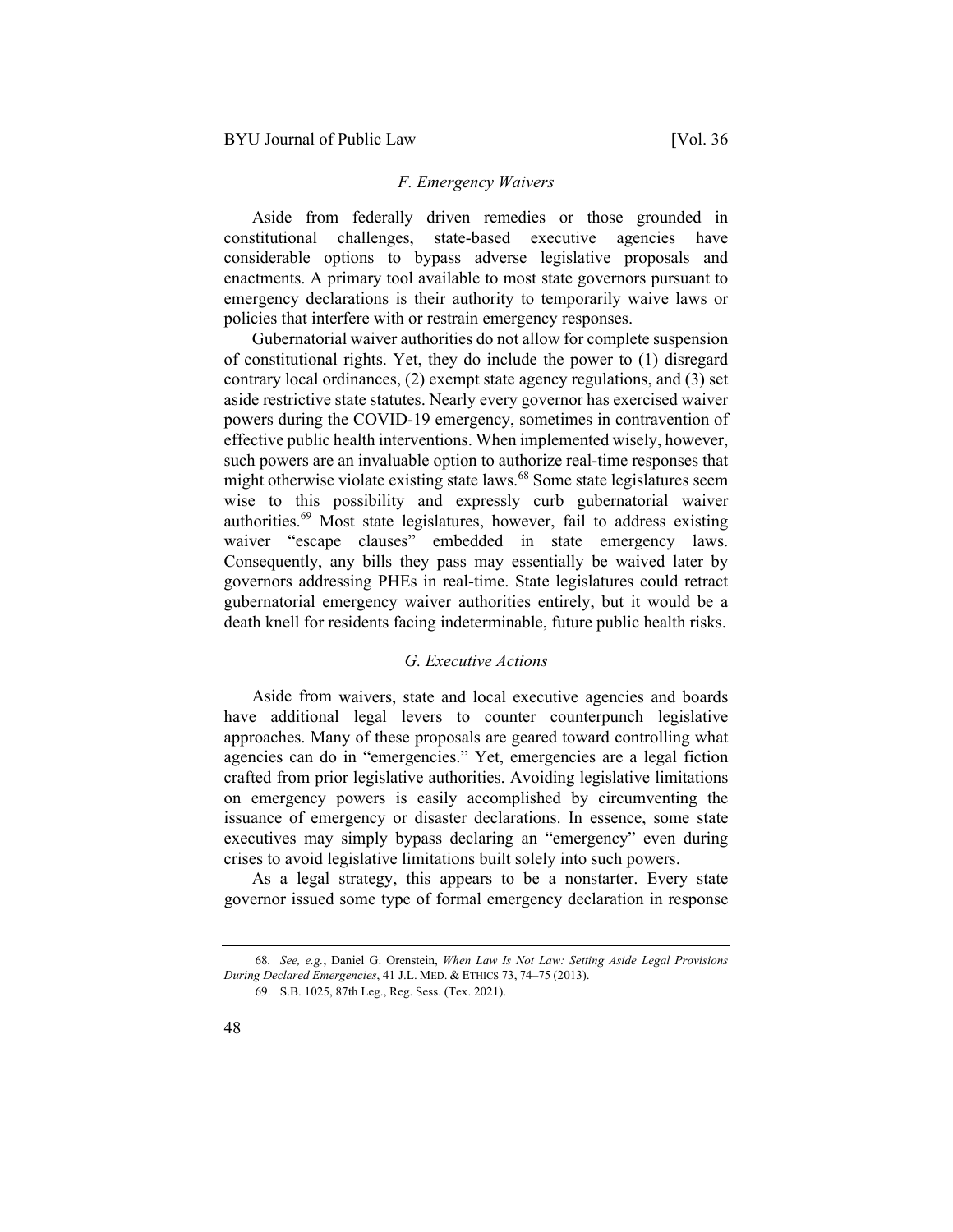to COVID-19.<sup>70</sup> Yet, state health and emergency management agencies have multiple other options to respond to public health exigencies. Many existing routine public health powers (e.g., testing, screening, vaccination, treatment) can be effectively implemented in real-time without a declaration. Public health agencies are often legislatively granted distinct authorities to classify enhanced threats outside of formal emergency declarations. When the Michigan Supreme Court stripped Governor Whitmer of her declaratory powers in October 2020, the state health department responded through its independent statutory authority to address "epidemics."<sup>71</sup> Unlike most states, North Dakota's legislature passed a bill to partially foreclose this possibility by limiting the state health officer's authority to (1) issue statewide orders absent a gubernatorial disaster declaration, and (2) cancel or close specific events absent a court order.<sup>72</sup>

Virtually every state or local health authority also has the capacity to address "public health nuisances," broadly defined as "a condition, act, or failure to act that unreasonably interferes with the health or safety of the community by endangering life, generating or spreading infectious diseases, or otherwise injuriously affecting the public's health."73 Labeling and abating nuisances can invoke specific public health powers assimilating emergency efforts. And while these powers may not carry the imprimatur of emergency interventions, they also do not "trip" limited legislative efforts to curtail executive public health authority.

#### IV. CONCLUSION

State counterpunch legislative efforts in response to unprecedented emergency declarations and public health powers during the COVID-19 pandemic purportedly seek to protect individual rights and economic interests against unwarranted governmental interventions. In reality, partisan politics underlie attempts to obliterate effective public health measures.

<sup>70.</sup> NETWORK FOR PUB. HEALTH L., COVID-19 EMERGENCY LEGAL PREPAREDNESS PRIMER 8 (Mar. 29, 2021), https://www.networkforphl.org/wp-content/uploads/2021/02/Western-Region-Primer-COVID-2-1-2021.pdf.

<sup>71</sup>*. MDHHS Issues Emergency Order Designed to Protect the Health and Safety of all Michiganders*, MICH. DEP'T OF HEALTH & HUM. SERVS. (Oct. 5, 2020), https://www.michigan.gov/coronavirus/0,9753,7-406-98158-541440—,00.html.

<sup>72.</sup> S.B. 2124, 67th Leg., Reg. Sess. (N.D. 2021).

<sup>73.</sup> TURNING POINT MODEL STATE PUBLIC HEALTH ACT § 1–102(36) (2003), https://law.asu.edu/sites/default/files/multimedia/faculty-research/centers/phlp/turning-point-modelact.pdf.